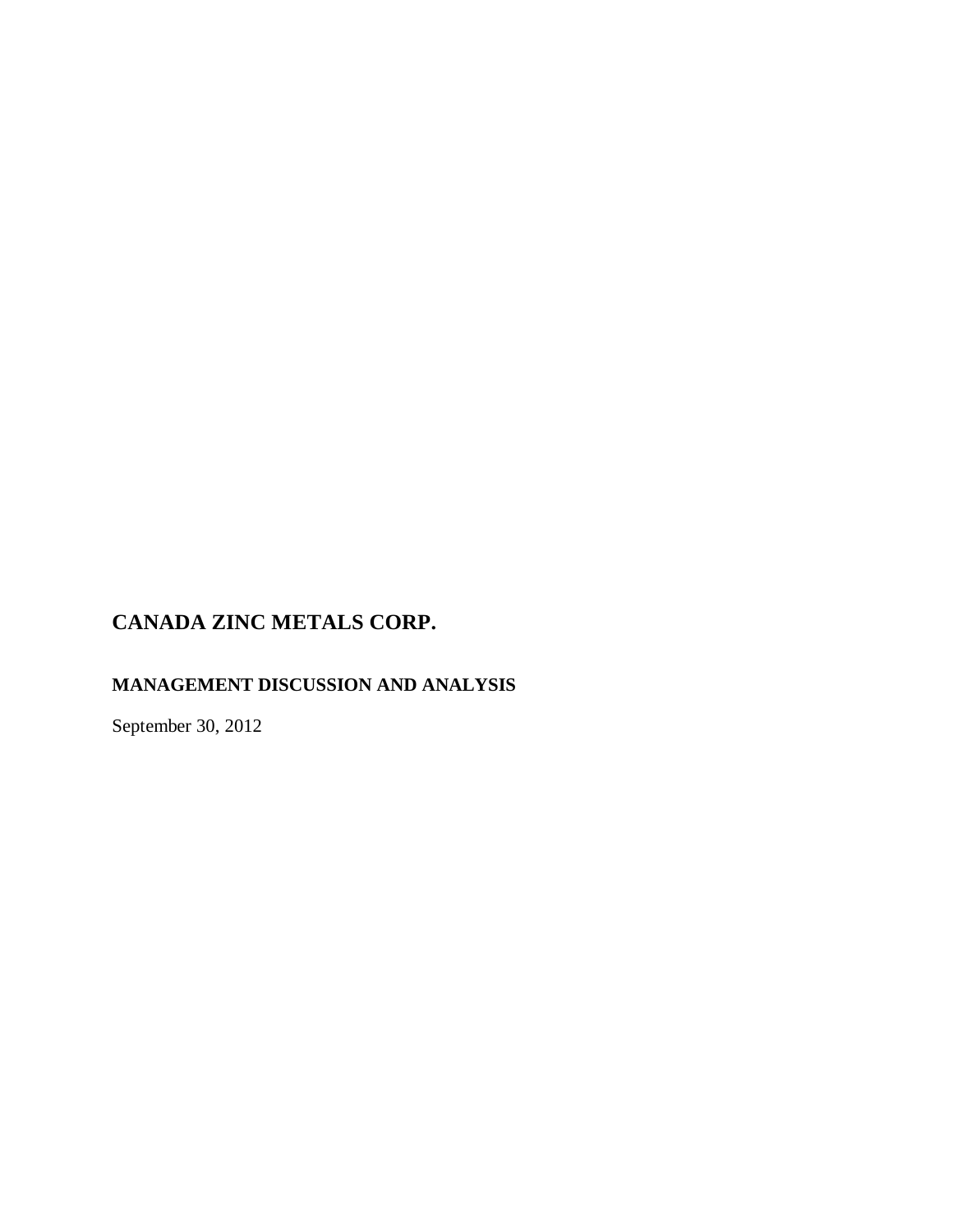Management Discussion and Analysis, page 1 September 30, 2012

#### **1.1 Date**

This Management Discussion and Analysis ("MD&A") of Canada Zinc Metals Corp. ("Canada Zinc Metals" or the "Company") has been prepared by management as of November 29, 2012 and should be read in conjunction with the condensed consolidated interim financial statements and related notes thereto of the Company for the three months ended September 30, 2012 and 2011, and the consolidated audited financial statements and related notes thereto of the Company for the years ended June 30, 2012 and 2011, which were prepared using accounting policies consistent with International Financial Reporting Standards ("IFRS") as issued by the International Accounting Standards Board and International Financial Reporting Interpretations Committee.

The Company is presently a "Venture Issuer", as defined in NI 51-102.

This MD&A may contain "forward-looking statements" which reflect the Company's current expectations regarding the future results of operations, performance and achievements of the issuer, including potential business or mineral property acquisitions and negotiation and closing of future financings. The issuer has tried, wherever possible, to identify these forward-looking statements by, among other things, using words such as "anticipate," "believe," "estimate," "expect" and similar expressions. The statements reflect the current beliefs of the management of the Company, and are based on currently available information. Accordingly, these statements are subject to known and unknown risks, uncertainties and other factors, which could cause the actual results, performance, or achievements of the Issuer to differ materially from those expressed in, or implied by, these statements.

The Company undertakes no obligation to publicly update or review the forward-looking statements whether as a result of new information, future events or otherwise.

Historical results of operations and trends that may be inferred from the following discussions and analysis may not necessarily indicate future results from operations.

## **1.2 Overall Performance**

The Company was incorporated under the laws of the Province of British Columbia on February 10, 1988. The Company operates in one business segment, that being the exploration and development of mineral properties in Canada.

As at the date hereof, the Company has mining interests in properties located in British Columbia.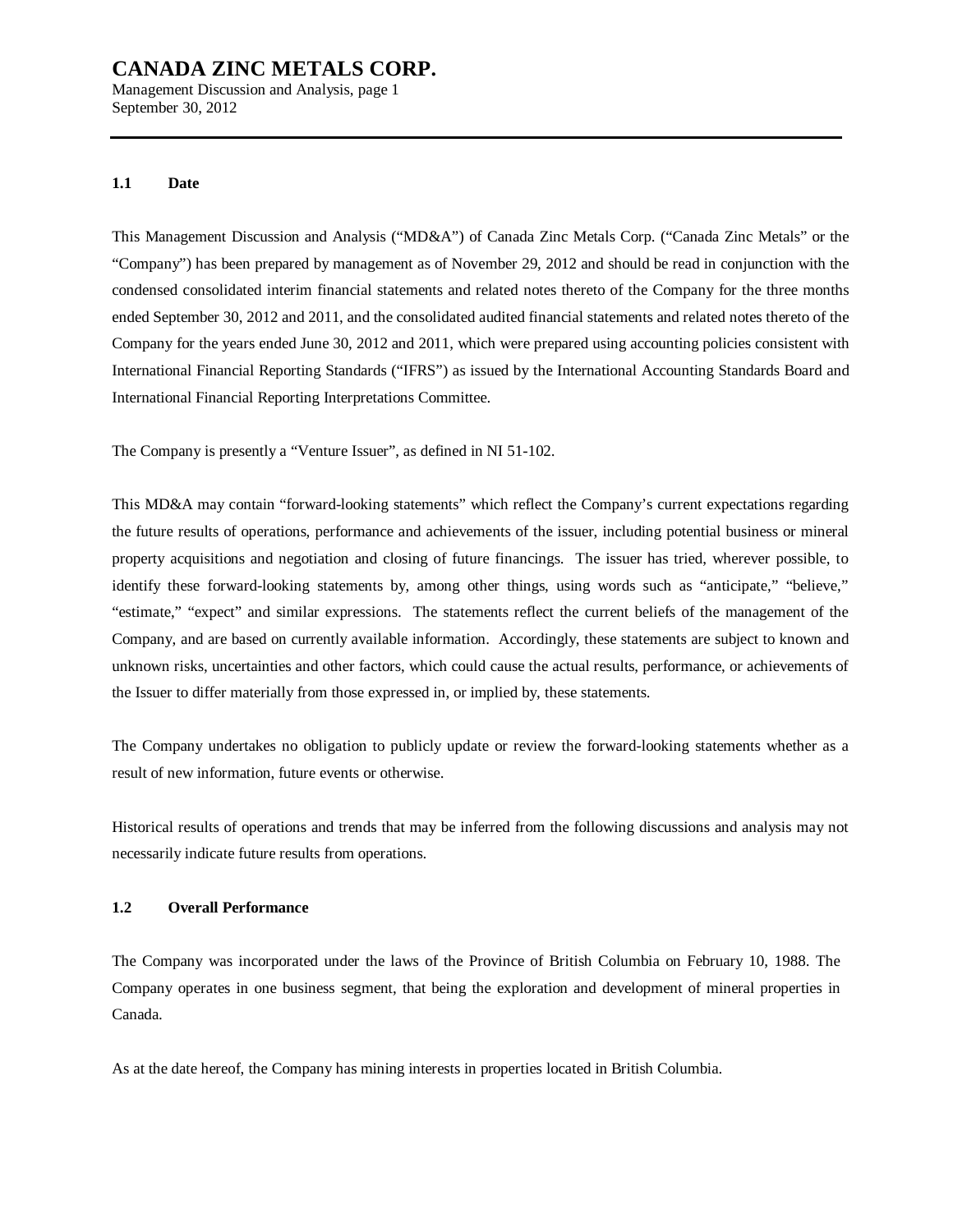Management Discussion and Analysis, page 2 September 30, 2012

#### **Akie Property, Kechika Trough District, BC (zinc, lead, silver)**

The Company holds a 100% interest in the Akie Property, which is located approximately 260 kilometers northnorthwest of the town of Mackenzie in northeastern British Columbia.

The Akie zinc-lead-silver property is situated within the Kechika Trough, the southernmost extension of the regionally extensive Paleozoic Selwyn Basin, one of the most prolific sedimentary basins in the world for the occurrence of SEDEX zinc-lead-silver and stratiform barite deposits.

Drilling on the Akie property by Inmet Mining Corporation during the period 1994 to 1996 and by Canada Zinc Metals since 2005 has identified a significant body of lead-zinc-silver sedimentary exhalative (SEDEX) mineralization named the Cardiac Creek deposit. The deposit is hosted by variably siliceous, fine grained clastic rocks of the Middle to Late Devonian Gunsteel Formation, the same host formation for other known deposits in the district, including Teck Resources/Korea Zinc's joint-ventured Cirque deposit, located about 15 kilometres to the northwest.

## **2012 Updated Resource Calculation: Cardiac Creek Deposit**

In the spring of 2012, the Company re-engaged Rob Sim, P. Geo., to re-evaluate, calculate and produce an updated 43-101 compliant resource on the Cardiac Creek deposit. Robert Sim is an independent qualified person for the purposes of NI 43-101.

The technical report, entitled "NI 43-101 Technical Report Akie Zinc-Lead-Silver Project, British Columbia, Canada" and dated March 14, 2012, can be found on SEDAR ([www.sedar.com\)](http://www.sedar.com)). The report updates the work done by the Company since May of 2008, the date of the previous 43-101 compliant resource calculation. The new resource builds on surface diamond drilling completed by the Company during the period mid-2008 to the end of 2011 and establishes the Cardiac Creek deposit as one of the premier undeveloped zinc-rich base metal projects in the world.

The mineral resource estimate presented in the report has been generated from drill hole sample assay results and the interpretation of a geologic model which relates to the spatial distribution of zinc, lead and silver. Interpolation characteristics have been defined based on the geology, drill hole spacing and geostatistical analysis of the data. The resources have been classified by their proximity to the sample locations and are reported, as required by NI 43-101, according to the CIM standards on Mineral Resources and Reserves. Extensive analysis of the drill sample database shows that it is sound and reliable for the purposes of resource estimation. The resource model has been developed in accordance with accepted industry standards resulting in a mineral resource defined within the indicated and inferred categories.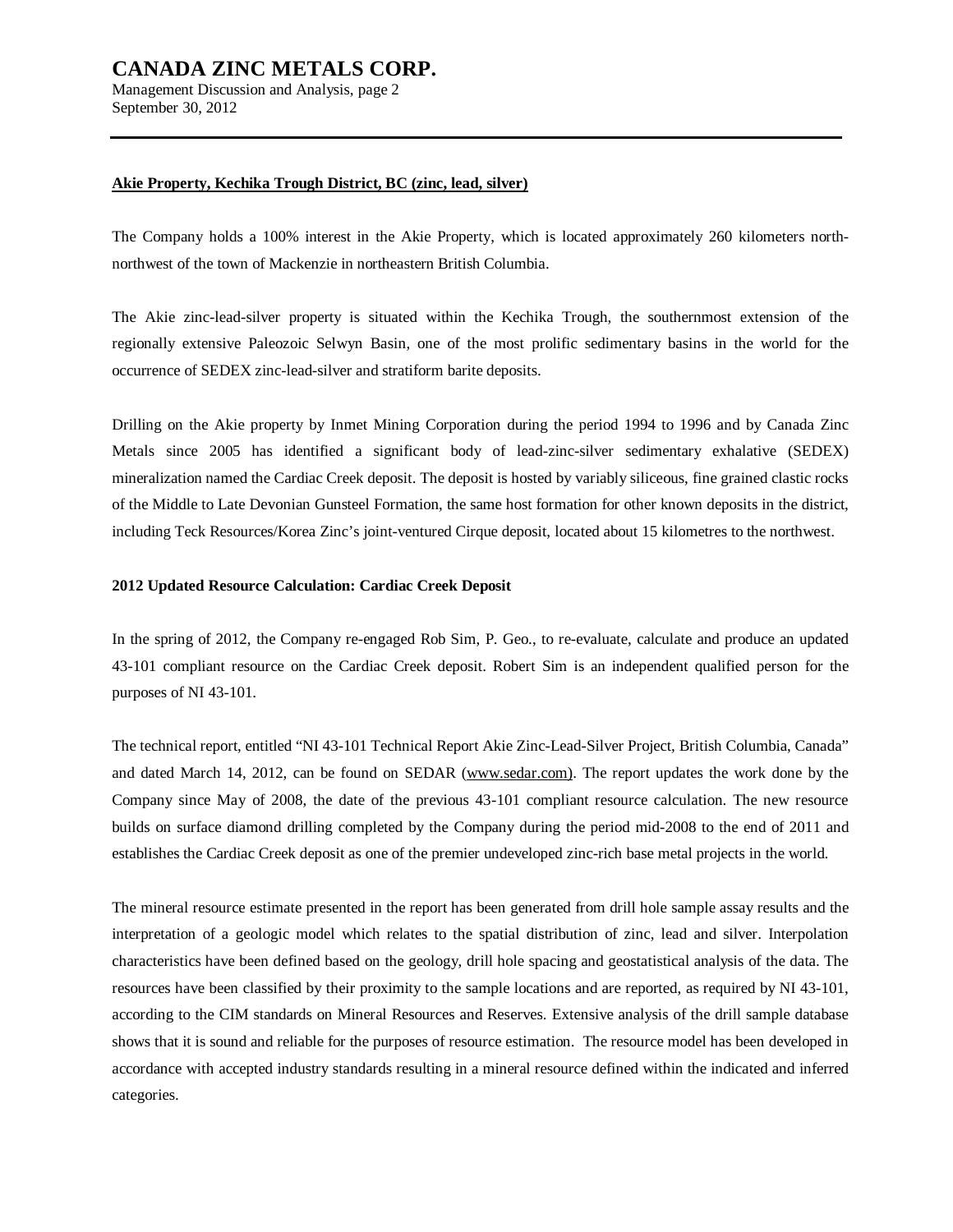Management Discussion and Analysis, page 3 September 30, 2012

The revised estimate consists of an indicated resource of 12.731Mt grading 8.38% Zn, 1.68% Pb, and 13.7g/t Ag, at a cut-off grade of 5% Zn; and an inferred resource of 16.287Mt grading 7.38% Zn, 1.34% Pb, and 11.6g/t Ag, at a cutoff grade of 5% Zn. Using this estimate, the deposit contains 2.4 billion pounds of zinc, 472 million pounds of lead and 5.6 million ounces of silver in the indicated category (at 5% Zn cut-off), and 2.6 billion pounds of zinc, 482 million pounds of lead and 6.1 million ounces of silver in the inferred category (at 5% Zn cut-off).

The calculated mineral resource estimate, at a series of industry-standard cut-off Zn grades, can be seen in the table below.

| <b>Cut-off Grade</b> | ktonnes          | $\text{Zn}$ $\left(\frac{9}{6}\right)$ | Pb $(\%)$ | Ag (gpt)    | Combined Zn + |
|----------------------|------------------|----------------------------------------|-----------|-------------|---------------|
| $(Zn \% )$           |                  |                                        |           |             | Pb(%)         |
|                      | <b>Indicated</b> |                                        |           |             |               |
| $\overline{2}$       | 20,088           | 6.59                                   | 1.31      | 11.2        | 7.90          |
| 3                    | 17,683           | 7.15                                   | 1.43      | 12.0        | 8.58          |
| 4                    | 15,195           | 7.75                                   | 1.56      | 12.8        | 9.31          |
| 5                    | 12,731           | 8.38                                   | 1.68      | <b>13.7</b> | 10.06         |
| 6                    | 10,342           | 9.05                                   | 1.81      | 14.6        | 10.86         |
| 7                    | 7,798            | 9.89                                   | 1.98      | 15.6        | 11.87         |
|                      |                  | <b>Inferred</b>                        |           |             |               |
| $\overline{2}$       | 48,102           | 4.62                                   | 0.83      | 8.1         | 5.63          |
| 3                    | 33,016           | 5.61                                   | 1.02      | 9.4         | 6.63          |
| $\overline{4}$       | 23,278           | 6.50                                   | 1.19      | 10.5        | 7.69          |
| 5                    | 16,287           | 7.38                                   | 1.34      | 11.6        | 8.72          |
| 6                    | 11,026           | 8.28                                   | 1.50      | 12.5        | 9.78          |
| 7                    | 7,092            | 9.29                                   | 1.67      | 13.7        | 10.96         |

(1) "Base case" cut-off grade of 5% Zn highlighted in table

(2) Mineral resources are not mineral reserves as the economic viability has not been demonstrated

Highlighted in the table is the "base case" cut-off grade of 5% Zn for the sulphide resource, which is based on assumptions derived from operations with similar characteristics, scale and location. The report further states that the resource occurs as a relatively continuous zone which is favourable with respect to selectivity and other factors when considering mining options. This, when combined with the results of previous geological, metal zoning and structural investigations, and the results of drilling completed to date, suggest that the Cardiac Creek deposit has economic potential sufficient to warrant additional expenditures on exploration and development. The potentially economic portion of the deposit occurs over a known strike length of 1,300 metres, extends to at least 800 metres below surface and averages about 20 metres in thickness. The deposit currently remains "open" in all directions.

The report recommends an additional surface drill program of 8 holes (3,000 meters) to be completed to infill the current base case resource ( $>5\%$  Zn) to approximately 100 metre intervals, allowing at least part of the present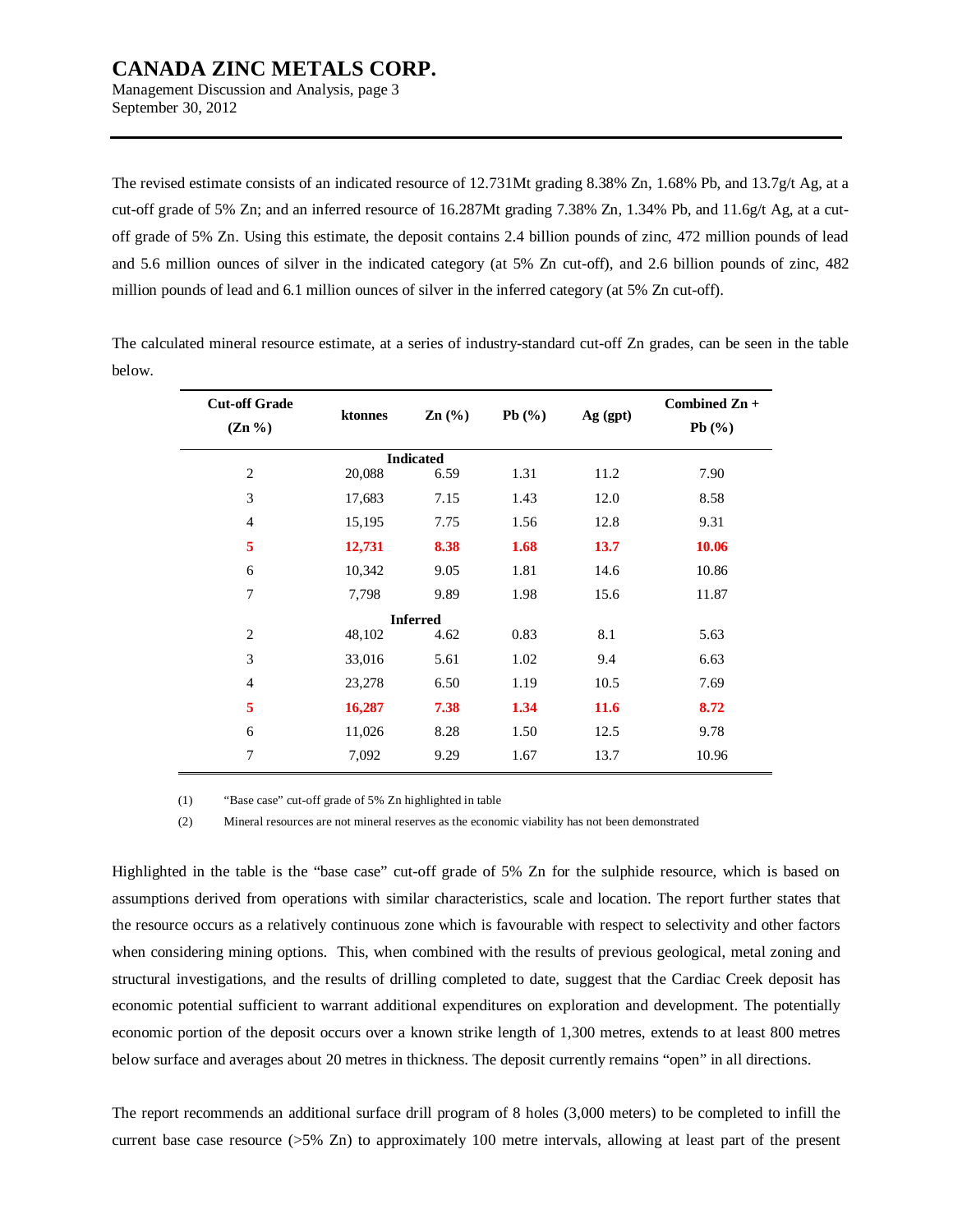Management Discussion and Analysis, page 4 September 30, 2012

inferred resource to be elevated to the indicated category, and to provide more information on continuity of the Cardiac Creek zone mineralization which will be necessary in order to guide the planned underground exploration program. Continued metallurgical testing and environmental base line studies are also recommended.

Additional exploration drilling is recommended on the GPS showing and North Lead Anomaly targets present on the Akie property. These targets would involve approximately 2,000 metres of drilling in four drill holes.

Further delineation and exploration drilling at the Cardiac Creek deposit is being considered using underground drilling stations located in the footwall of the deposit on the 950m elevation. All permitting and engineering designs are complete and in hand in order to commence the underground drill program.

## **2011 Diamond Drill Program – Akie Property**

The 2011 diamond drilling program commenced in early June as part of Canada Zinc Metals' exploration program on the Akie property and the regional Kechika properties; Pie and Mt. Alcock. The 2011 drilling program was focused on several targets located on the Akie property including the Cardiac Creek deposit, the NW Extension and the SE Extension.

A total of 6,028.39 metres of drilling was completed in 15 drill holes. A total of 12 drill holes (5,667.81 metres) reached their intended target depths while 3 holes (360.58 metres) were abandoned due to poor ground conditions or excessive drill hole deviation.

## **Cardiac Creek Zone**

Approximately half of the diamond drilling program was focused along the SE edge of the Cardiac Creek deposit with the intent to expand the deposit both up and down-dip and along strike on approximate 100 metre spacing from existing resource drill holes.

A total of 6 drill holes (A-11-92, A-11-93, A-11-95, A-11-96, A-11-98 and A-11-99) were completed on the Cardiac Creek deposit. These holes provided important infill information both up and down-dip as well as testing the strike extent of the high grade trend along the southeastern edges of the deposit. Step-out drilling was also conducted to the southeast and was designed to expand the known limits of the deposit.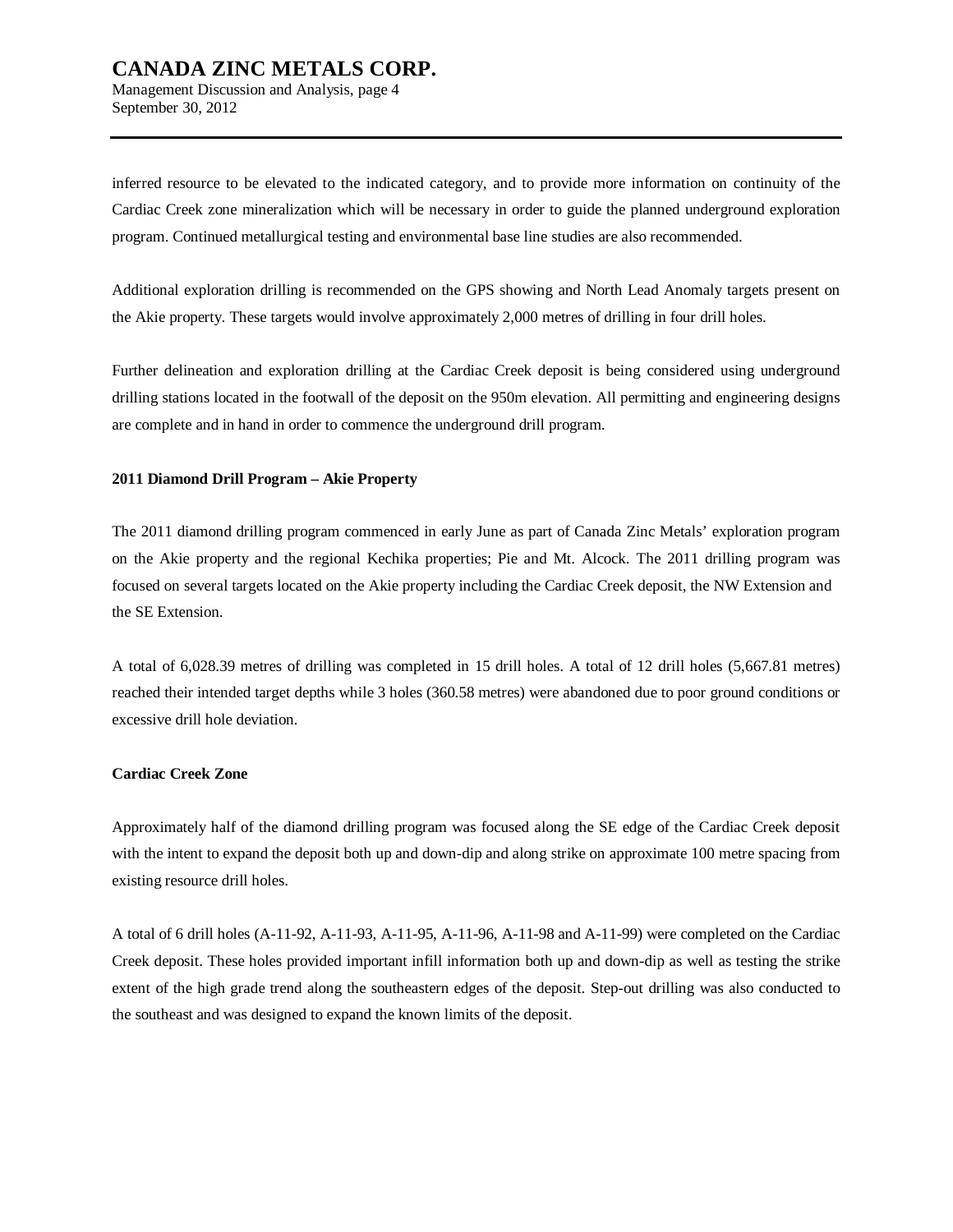Management Discussion and Analysis, page 5 September 30, 2012

The pierce point for hole A-11-92 represents an approximate 125 metre step-out along strike from A-95-16, situated 210 metres down-dip from A-94-04. The hole intersected 8.26 metres of 2.13% combined Zn+Pb, including 3.22 metres of 3.99% combined Zn+Pb. The high grade mineralization intercepted in hole A-11-93, which included 8.60 metres assaying 10.62% Zn+Pb (within which 2.78 metres assayed 17.66% Zn+Pb) is located 100 metres up-dip from A-95-16 and along strike from drill holes A-08-64 and A-08-66.

The pierce point for hole A-11-95 represents an approximate 100 metre step-out along strike from the high grade intercept in A-11-93 to the southeast. It is also situated between the pierce points for A-94-04 and A-11-92. The hole intersected 12.72 metres of 4.59% Zn+Pb, including 3.13 metres of 8.68% Zn-Pb. The results from this hole indicate that the mineralization of the deposit remains open to the southeast allowing for further expansion of the deposit. The pierce point for hole A-11-96 is located approximately 100 metres up-dip from A-08-66 in an open area situated below the Cardiac Creek showing. The hole intersected 26.12 metres of 5.65% Zn-Pb, including 5.28 metres of 10.01 % Zn+Pb. The area remains open for further drilling and continued expansion of the deposit towards the surface and the Cardiac Creek showing.

The pierce point for hole A-11-98 represents an approximate 100 metre step-out along strike from A-08-58 and updip from A-06-40 and A-08-66. Highlights include 11.27% Zn+Pb and 14.08 g/t Ag over 12.67 metres, including 14.54% Zn+Pb and 17.01 g/t Ag over 8.5 metres. The results from this hole continue to demonstrate the high-grade continuity of the mineralization along the southeastern margins of the deposit, which remains open for further drilling to the southeast.

The pierce point for hole A-11-99 is located approximately 130 metres down-dip from A-06-41 in an untested area of the deposit. Drilling intersected a very large 60.3 metre interval of proximal facies transitioning to Cardiac Creek Zone facies style of mineralization. Highlights include 5.08% Zn+Pb and 9.58 g/t Ag over 5.98 metres. The area remains open for further drilling and continued expansion of the deposit at depth.

| <b>Drill Hole</b> | From<br>(m) | To<br>(m) | <b>Est</b> .True<br>Width $(m)$ † | Zn<br>$($ %) | Pb<br>$($ %) | Ag<br>(g/t) | $Zn+Pb$<br>(%) |
|-------------------|-------------|-----------|-----------------------------------|--------------|--------------|-------------|----------------|
| $A-11-92$         | 599.24      | 607.50    | 6.04                              | 1.83         | 0.30         | 5.43        | 2.13           |
| Including         | 599.24      | 602.46    | 2.35                              | 3.41         | 0.58         | 7.72        | 3.99           |
| $A-11-93$         | 533.61      | 552.02    | 15.22                             | 6.61         | 1.45         | 9.84        | 8.06           |
| Including         | 538.13      | 548.44    | 8.52                              | 8.60         | 2.02         | 11.82       | 10.62          |
| Including         | 538.13      | 541.50    | 2.78                              | 13.99        | 3.67         | 16.53       | 17.66          |
| $A-11-95$         | 544.13      | 559.33    | 12.72                             | 3.98         | 0.61         | $6.84*$     | 4.59           |
| Including         | 555.59      | 559.33    | 3.13                              | 7.40         | 1.28         | $10.13*$    | 8.68           |

The results from these six drill holes are outlined in the table below.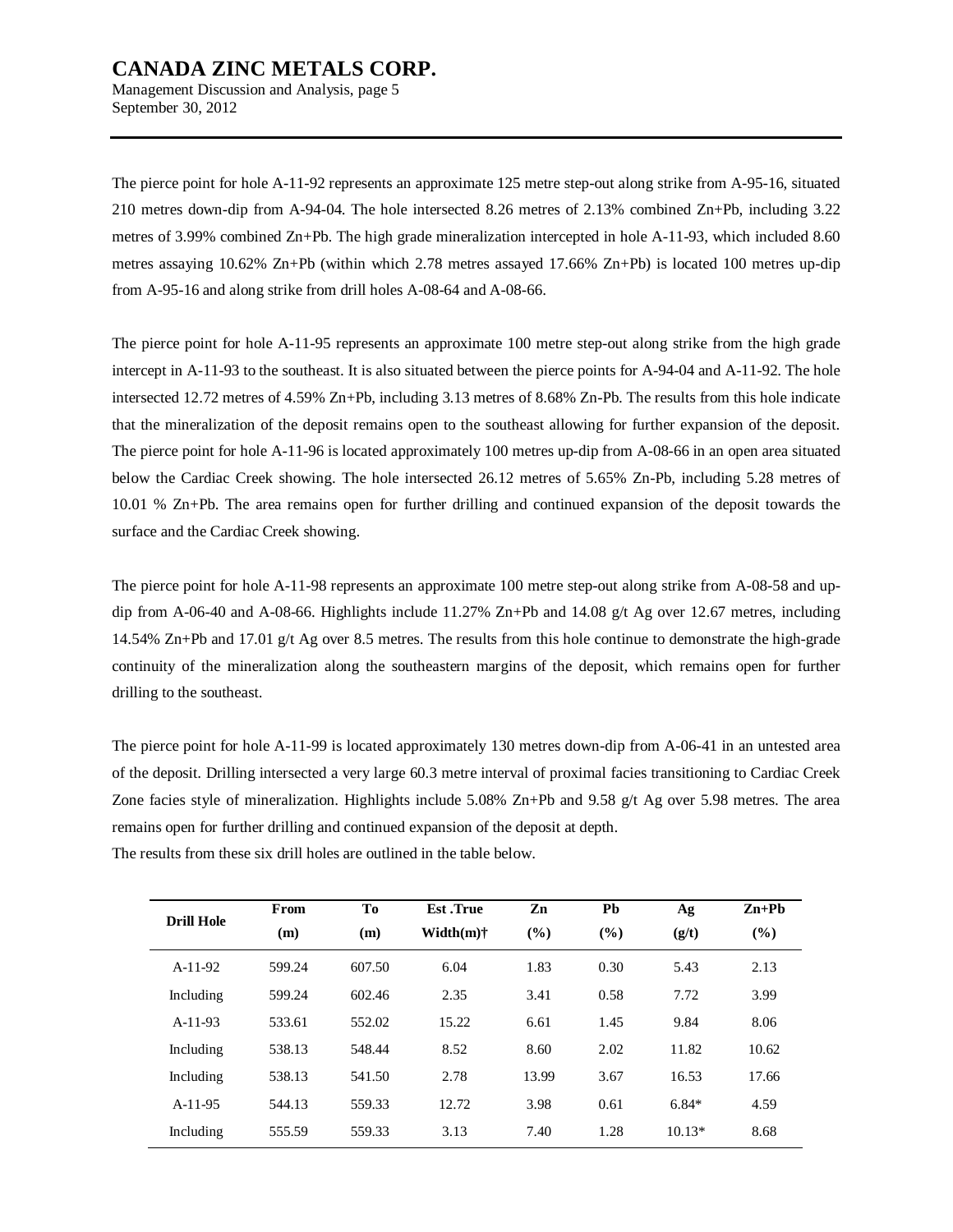Management Discussion and Analysis, page 6 September 30, 2012

|                   | From   | To     | <b>Est</b> .True | Zn            | Pb     | Ag    | $Zn+Pb$ |
|-------------------|--------|--------|------------------|---------------|--------|-------|---------|
| <b>Drill Hole</b> | (m)    | (m)    | Width(m)†        | $\frac{9}{6}$ | $(\%)$ | (g/t) | (%)     |
| $A-11-96$         | 283.73 | 315.36 | 26.12            | 4.80          | 0.84   | 7.7   | 5.64    |
| Including         | 296.97 | 313.28 | 13.47            | 7.15          | 1.24   | 11.18 | 8.39    |
| Including         | 300.00 | 311.91 | 9.83             | 7.42          | 1.29   | 11.32 | 8.71    |
| Including         | 305.52 | 311.91 | 5.28             | 8.59          | 1.42   | 12.43 | 10.01   |
| $A-11-98$         | 435.75 | 450.42 | 12.67            | 9.69          | 1.58   | 14.08 | 11.27   |
| Including         | 436.91 | 449.78 | 11.11            | 10.36         | 1.71   | 14.59 | 12.07   |
| Including         | 439.94 | 449.78 | 8.50             | 12.50         | 2.04   | 17.01 | 14.54   |
| $A-11-99$         | 675.44 | 688.25 | 5.98             | 4.31          | 0.77   | 9.58  | 5.08    |
| Including         | 678.60 | 683.34 | 2.21             | 5.18          | 0.94   | 11.94 | 6.12    |
| And               | 708.49 | 730.72 | 10.42            | 1.21          | 0.18   | 3.22  | 1.39    |

(\*) For the purposes of weighted averages values below the detection limit were given a value half the detection limit

(†) True width calculations are based upon a deposit orientation striking at 130 degrees and dipping at -70 degrees. As such these are estimates and are subject to revision.

#### *The NW & SE Extension's and GPS Showing*

A total of 8 holes (A-11-84 to A-11-91) were completed on the NW and SE Extension targets totaling 2432.11 metres. Three drill hole were completed at the SE Extension A-11-84 to A-11-86. Drill holes A-11-84 and A-11-85 were completed as part of the spring 2011 geotechnical program drilled to obtain geotechnical and hydrogeological information related to engineering design for underground exploration. Drill hole A-11-86 represented the first drill hole of the 2011 program. Drill holes 84 to 86 were collared along the newly constructed portal access trail, located approximately 850 metres along strike to the southeast of the known boundary of the Cardiac Creek deposit. These three drill holes intersected similar mineralization with minor sphalerite enrichment over variable widths that are indicative of the distal and proximal facies associated with the Cardiac Creek deposit and are generally a precursor to high grade zinc mineralization at depth. Results from A-11-84 and A-11-85 were highly variable, with anomalous zinc in the 100 to 1,000 ppm range. Drill hole A-11-86 returned a 54.86 metres interval with nominal values of zinc consistently running above 1,000 ppm and ranging up to 0.64% Zn. The results indicate that there is an enrichment of zinc progressing down-dip from surface. Additional geological analysis is required in order to assess the viability of future drill targets on the SE Extension.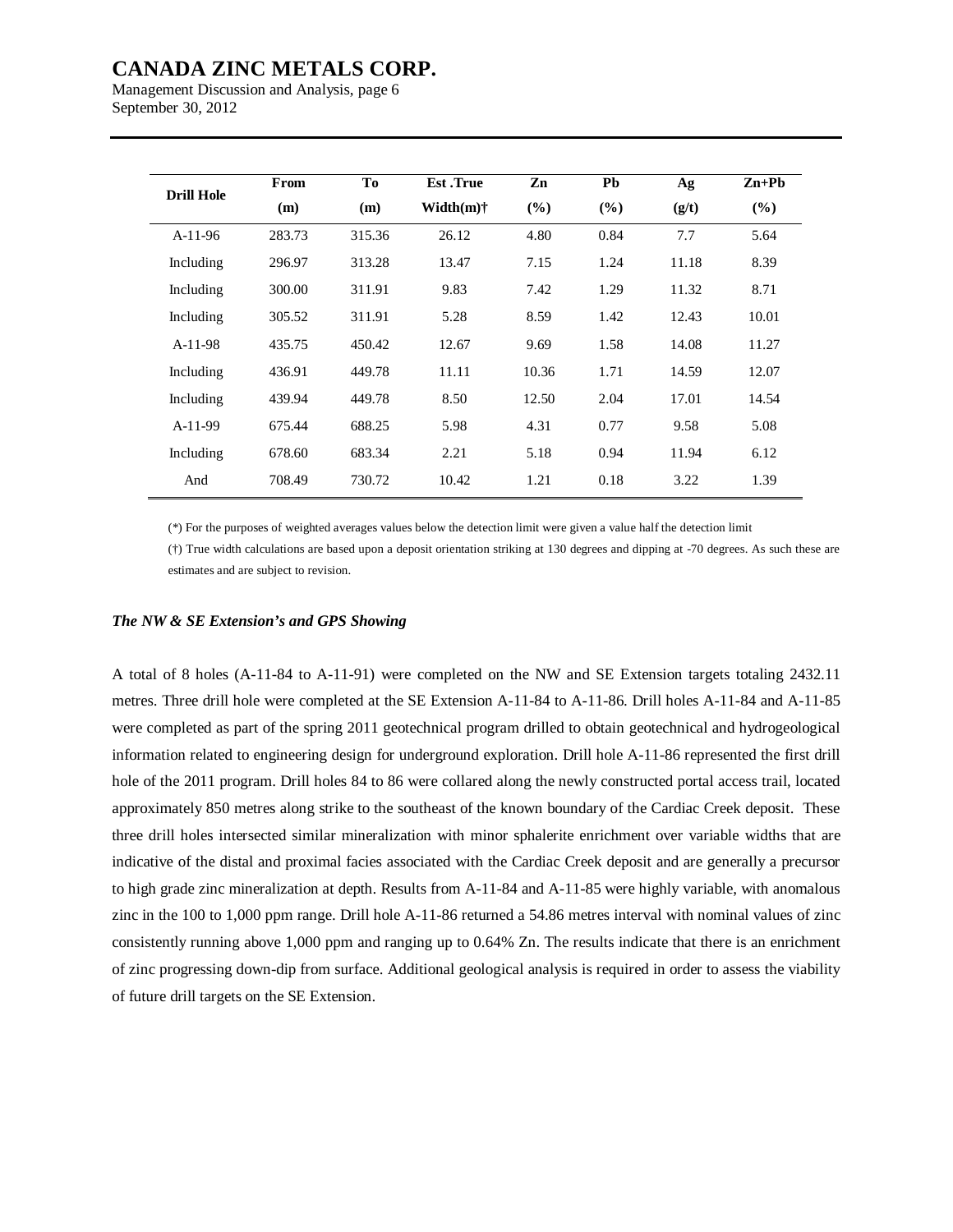Management Discussion and Analysis, page 7 September 30, 2012

#### *NW Extension*

Drilling at the NW Extension followed up on promising proximal facies mineralization encountered in the 2010 drill program, including Cardiac Creek-style zinc mineralization in hole A-10-69 and the newly discovered Nick-style nickel-zinc rich mineralization in A-10-72. This interval appears to be similar in character to the nickel-zinc-lead-PGE (platinum group element) mineralization of the Nick Deposit in the Yukon, which is also anomalous in gold, copper and other elements. A five drill hole program (A-11-87 to A-11-91) totaling 1,708.22 metres was completed to test these discoveries.

Drill holes A-11-87 to A-11-89 tested for the development of proximal facies mineralization in the immediate vicinity of A-10-69, both along strike and up-dip. All three drill holes intersected variable widths of proximal facies mineralization and returned highly anomalous values of zinc and lead. Drill hole A-11-87 was drilled up-dip of A-10-69 and intersected 11.67 metres of proximal facies bedded pyrite mineralization. This mineralization is hosted within a broad envelope of zinc enrichment that returned 24.68 metres of 0.18% Zn. Hole A-11-88 was drilled along strike of A-10-69 to the southeast and intersected 14.16 metres of proximal facies mineralization and a 2.61 metre thick massive sulphide lens situated at the Gunsteel Formation – Road River Group contact. These intervals were associated with 17.54 metres of 0.38% Zn, 0.03% Pb, and 3.02g/t Ag; including zinc values reaching 1.11% Zn and 1.57 metres of 6.99% Zn, 0.25% Pb, 2.35g/t Ag respectively. Hole A-11-89 was drilled along strike of A-10-69 to the northwest and intersected two thin intervals of proximal facies mineralization associated with 19.00 metres of 0.16% Zn and 10.89 metres of 0.17% Zn. In addition to these intervals, a broad 29.0 metre zone consisting of distal laminated to bedded pyrite and nodular barite returned anomalous zinc values ranging from <1000 ppm to 1.73% Zn. This zone included an 18.67 metre interval of 0.38% Zn. This zinc enriched zone is situated just above the Gunsteel Formation – Road River Group contact.

Drill hole A-11-90, located approximately 400 metres along strike of hole A-10-69, tested the development of Nick– style Ni-Zn mineralization up-dip of the intercept encountered in hole A-10-72. Due to brittle faulting at the projected point of intersection, the Nick horizon was not intersected. However, a significant interval of proximal facies bedded pyrite mineralization was intersected over 41.1 metres, returning a 22.5 metre interval grading 0.31% Zn which includes individual samples returning 1.33% and 1.30% Zn. The presence of sub-economic zinc grades within the mineralization is similar in character to that observed at the North Lead Anomaly. This contrast between holes A-11-89 and A-11-90 indicates the presence of a larger, possibly, east-west structure that may form the boundary between the two target areas. While drill holes A-11-87 to A-11-89 tested the strike and up-dip extents of the proximal facies mineralization in the immediate vicinity of A-10-69, A-11-91 tested the down-dip extent. No significant mineralization was intersected at the anticipated target depth. It appears that brittle faulting has displaced the mineralization observed in the previous drill holes.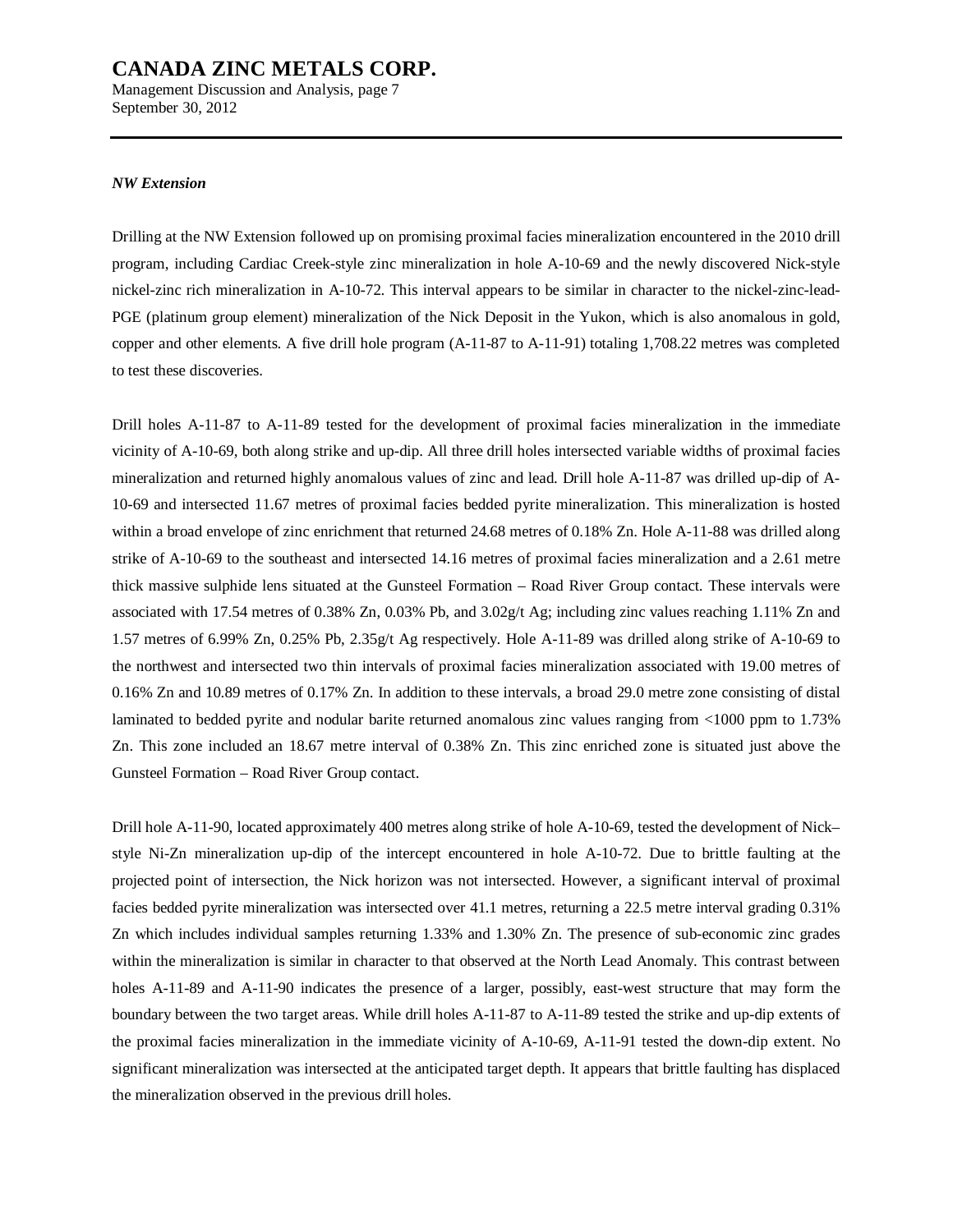Management Discussion and Analysis, page 8 September 30, 2012

| <b>Drill Hole</b> | From<br>(m)            | To<br>(m) | <b>Est. True</b><br>Width $(m)^*$ | Zn<br>(%) | Pb<br>(%) | Ag<br>(g/t) | $Zn+Pb$<br>$\left( \frac{9}{6}\right)$ |  |  |
|-------------------|------------------------|-----------|-----------------------------------|-----------|-----------|-------------|----------------------------------------|--|--|
| $A-11-87$         | 172.03                 | 196.71    | 20.53                             | 0.18      | < 0.01    | 1.99        | 0.18                                   |  |  |
| $A-11-88$         | 206.26                 | 223.82    | 10.96                             | 0.38      | 0.03      | 3.02        | 0.41                                   |  |  |
| and               | 240.89                 | 242.46    | 0.98                              | 6.99      | 0.25      | 2.35        | 7.24                                   |  |  |
| $A-11-89$         | 218.29                 | 237.29    | 13.68                             | 0.16      | < 0.01    | 1.92        | 0.16                                   |  |  |
| and               | 245.06                 | 255.95    | 7.85                              | 0.17      | < 0.01    | 1.01        | 0.17                                   |  |  |
| and               | 275.00                 | 293.67    | 13.48                             | 0.38      | 0.01      | 1.71        | 0.39                                   |  |  |
| $A-11-90$         | 151.26                 | 173.24    | 16.82                             | 0.31      | 0.02      | 2.85        | 0.33                                   |  |  |
| $A-11-91$         | No significant results |           |                                   |           |           |             |                                        |  |  |

At this time, it appears the mineralization present at the NW Extension remains open to the southeast and to a limited extent up-dip and to the northwest. The results for these drill holes are summarized in the table below.

(\*)True width calculations are based upon a deposit orientation striking at 130 degrees and dipping at -70 degrees. As such these are estimates and are subject to revision.

The final drill hole of the 2011 diamond drilling program targeted a massive bedded barite occurrence known as the GPS showing located along the western edges of the Akie property. Drill hole A-11-100 was abandoned at a depth of 99 metres of a planned 275 metres due to unexpected poor ground conditions within the hanging wall Road River Group stratigraphy. The target showing is hosted in a panel of recently interpreted prospective Gunsteel Formation stratigraphy situated directly along strike from the Cirque Deposit, which is located on the adjacent Cirque property, owned by Teck Resources Ltd and JV partner, Korea Zinc. The GPS showing remains a viable drill target for future exploration programs.

The North Lead Anomaly remains a high priority target for future drilling programs. The Company has initiated a detailed review of all drill holes in the North Lead Anomaly and plans to target a new series of drill holes to followup on significant mineralized intervals intersected in the 2010 drill program.

## *Akie Underground Development*

In August 2011, the Company received an underground drill permit from the BC government for the Akie project which will facilitate advanced exploration of the Cardiac Creek deposit. Underground drilling is essentially unaffected by weather and will allow year-round operations. Planned development will initially be confined in the footwall of the deposit. Additional development would allow for a possible bulk ore sample to be taken providing data for pilot plant test work and marketability studies.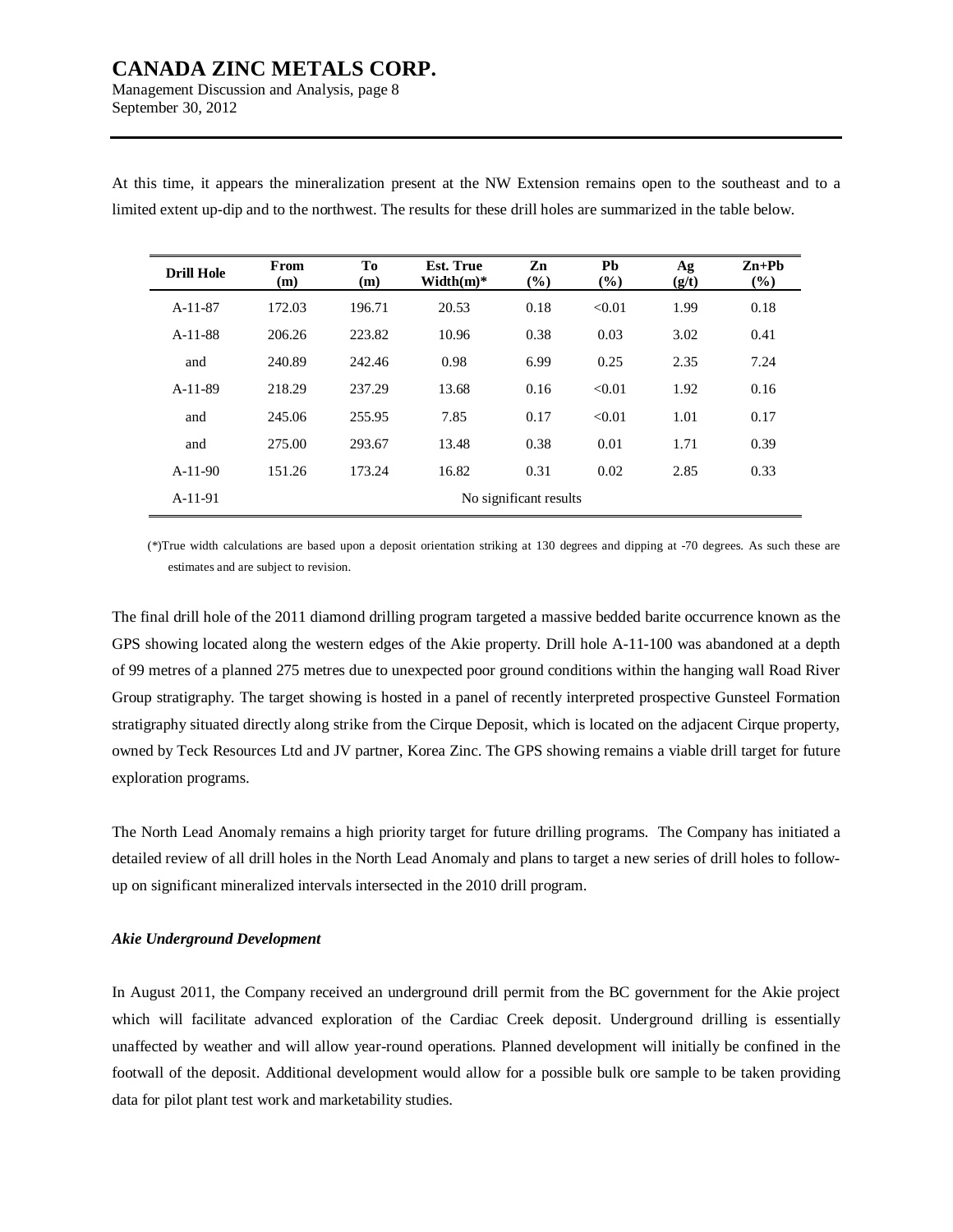Management Discussion and Analysis, page 9 September 30, 2012

The underground drill permit is valid for a period of three years and is the main provincial permit required to build the surface and underground infrastructure required for a comprehensive diamond drill definition program on the Cardiac Creek deposit. The planned program is comprised of a first phase of 1,600 metres of underground development followed by 16,000 metres of underground diamond drilling, designed to upgrade the current 43-101 compliant resource to the measured and indicated category. Drill core from underground will be used in a systematic metallurgical sampling program intended to ensure metallurgical sampling across the full spectrum of the deposit. Underground development will also provide important engineering and geotechnical data for a second phase of exploration drilling and bulk sampling, and for future mine design.

The Company concluded the surface construction work tender process in the fall of 2011 and mobilized personnel and equipment to the site in September to commence work. The surface construction program included stripping of the planned underground portal site, preparation of the portal pad, construction of the waste rock dump site, and upgrade of the existing lower access road. At the onset of winter weather, work crews demobilized from the Akie property and the camp was closed for the season in November 2011. The Company anticipates resuming surface work construction with an aim to collaring the underground portal. The Company continues to examine tender bids and costs associated with underground development for exploration drilling. Engineering and environmental studies will continue over the winter months.

#### **Geotechnical Programs – Akie Property**

Two short technical programs were completed in October 2010 and April 2011. The late 2010 program focused on several key sites near the Cardiac Creek deposit, gathering engineering data in support of planned underground exploration diamond drilling. Geotechnical engineering assessments were completed at the planned waste rock dump site and along the access to the planned portal. A portion of the lower access road was constructed to provide tracked access for a drill and an excavator. Preliminary engineering designs were prepared for the portal, decline, laydown area, dump site, settling pond and lower access.

The 2011 spring program involved completion of the access trail to the proposed portal site and additional technical drilling (geotechnical and hydrogeological). The field data provided a basis for detailed engineering and environmental design criteria for final designs for a waste rock dump, access road, portal and underground decline. The final designs were submitted to the BC government for approval.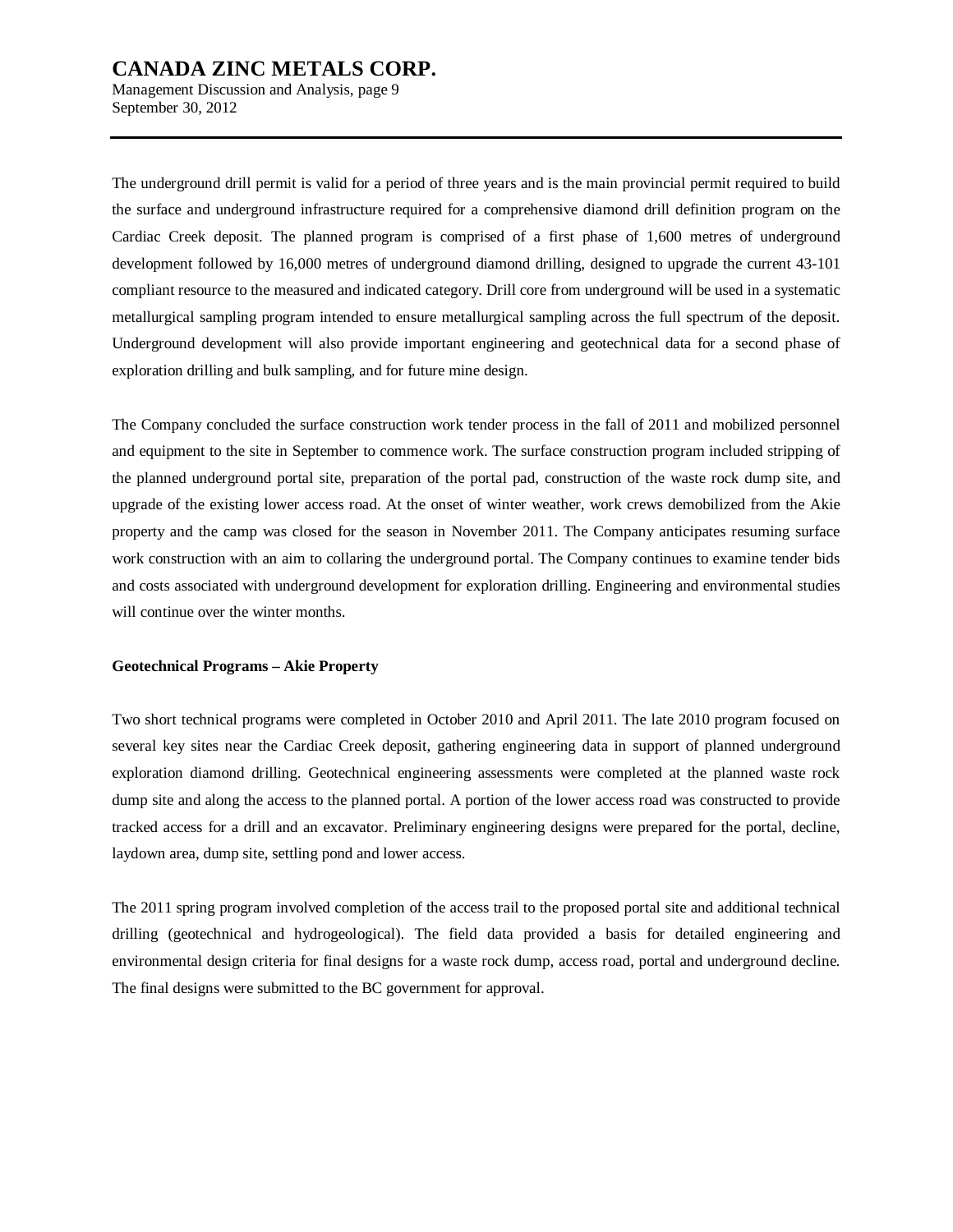Management Discussion and Analysis, page 10 September 30, 2012

During access construction the surface expression of the Cardiac Creek zone was exposed. Preliminary mapping and sampling of the zone was completed during the summer exploration program. Of the two holes drilled along the access trail, Drill Hole A-11-85, located approximately 825 metres along strike from the deposit, intersected the Cardiac Creek zone 30 metres below surface from 60.40 metres to 83.40 metres (down hole depth). The interval of interest consisted primarily of interbedded sulphide and shale characteristic of proximal facies mineralization (thickly bedded pyrite +/- nodular barite) with minor sphalerite. Individual sulphide beds are on the order of 10-40 cm thick with an aggregate thickness in excess of 10 meters. Detailed core logging and sampling of these drill holes was completed during the summer exploration program.

## **Kechika Regional Project**

In addition to the Akie property, the Company has 100% ownership of a large contiguous group of mineral claims that aggregate to a total of 10 properties that cover 68,000 hectares. The mineral claims stretch a distance of 140 km from the Pie property on the north boundary of the Akie property to the Thro property, near the northern reaches of the Gataga River. The properties cover the extent of the prospective Gunsteel Formation shale which is the known host of SEDEX mineralization in the Kechika Trough. The southernmost project boundary is located approximately 260 kilometers north-northwest of the town of Mackenzie. The Kechika project includes several properties with significant historical drill intercepts, including the Mt. Alcock property which has yielded a drill intercept of 8.8 metres grading 9.3% Zn+Pb, numerous zinc-lead-barite occurrences, and several regional base metal anomalies. Historical drilling on the Bear-Spa property returned several drill intercepts of +10 metres grading 2.53 to 2.96% combined Zn-Pb and up to 20.6  $g/t$  Ag. There has been no modern follow-up exploration on many of these properties.

On May 15<sup>th</sup>, 2012 the Company announced it had received a NI 43-101 compliant Technical Report entitled "NI 43-101 Technical Report on the Pie Property", dated May 4, 2012 and authored by Tanya Strate, P.Geol., an independent qualified person for the purposes of NI 43-101. The Technical Report highlights the SEDEX Zn-Pb-Ag prospectivity of the property, documents the results of field work completed on the property in 2011, and makes recommendations for further work, including drill testing of several Zn-Pb-Ag mineralization targets. The technical report can be found on SEDAR ([www.sedar.com\).](http://www.sedar.com))

On June 15<sup>th</sup>, 2012 the Company took receipt of a NI 43-101 compliant technical report entitled "NI 43-101" Technical Report on the Mt Alcock Property" dated May 31, 2012 and authored by Tanya Strate, P.Geol., an independent qualified person for the purposes of NI 43-101. Please refer to [www.sedar.com](http://www.sedar.com) to review the report.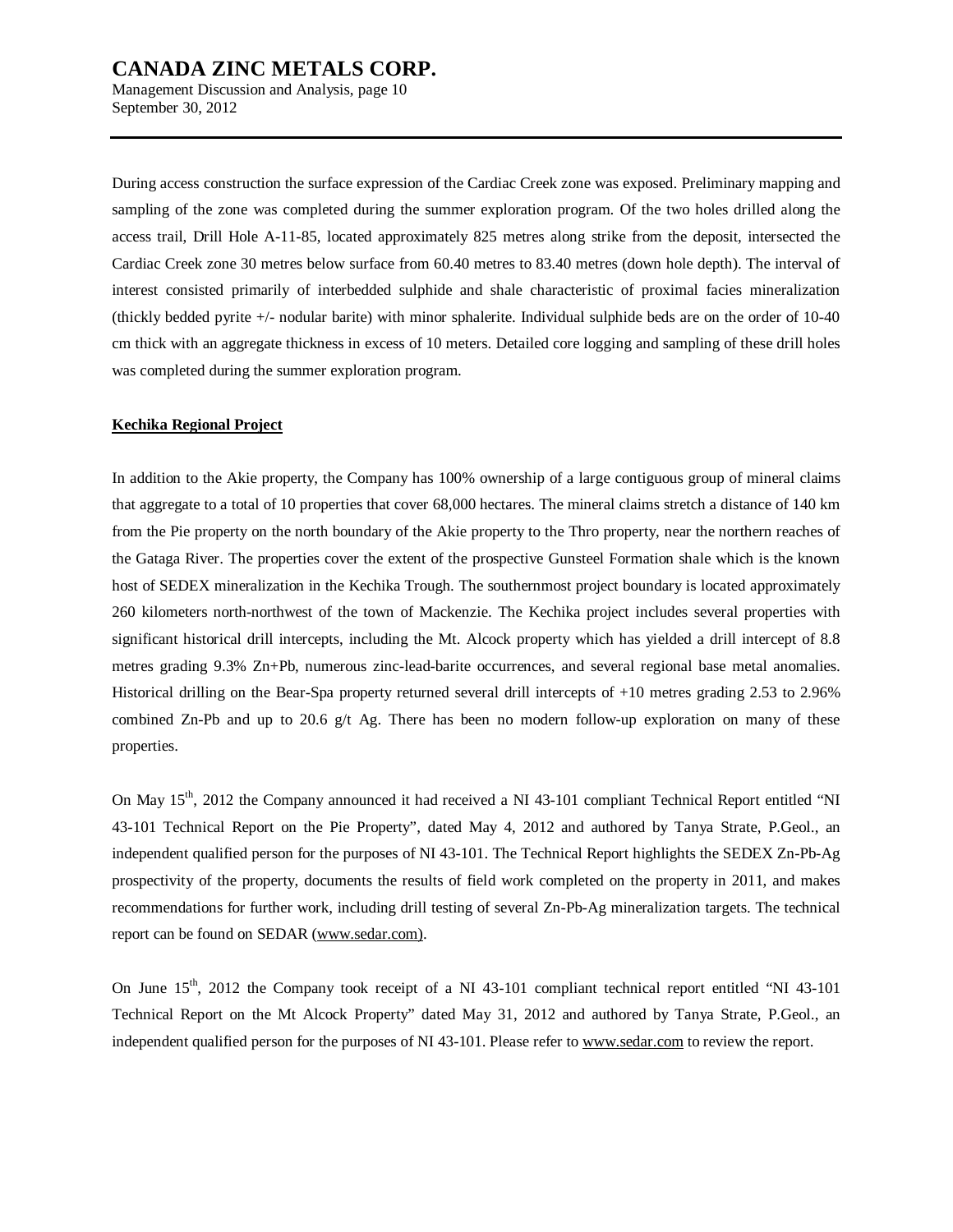September 30, 2012

The Technical Report highlights the history of previous exploration on the property since the 1970's and identifies it as being prospective to host SEDEX Zn-Pb-Ag mineralization. The report documents the results of assessment work completed on the property in 2011, and makes recommendations for further work, including drill testing of the Main barite zone previously drill tested in 1989 and 1990. The property hosts several large soil geochemical anomalies that have never been drill tested and other Zn-Pb-Ag mineralization targets.

## **Regional Exploration Program – 2012**

Regional exploration in 2012 was focused on several properties in the southern Kechika Trough including Akie, Pie, Yuen and Mt. Alcock. Exploration activities consisted of an airborne geophysical survey flown over Akie, Pie and Mt. Alcock and an extensive hydrogeochemistry survey involving water sampling across several properties. These programs are briefly described below.

## **Airborne Geophysical Survey**

In August 2012, the Company engaged Geotech Ltd. Of Aurora, Ontario to complete a large-scale, 1,526 line kilometre airborne Vertical Time Domain EM (VTEM) geophysical survey over the Akie, Pie and Mt. Alcock properties. The primary goal of the survey was to obtain lithological and structural information near surface and at depth across the three properties, as well as define a geophysical response directly from the Cardiac Creek deposit.

A detailed orientation survey with 100 metre line spacing was conducted over the known extent of the Cardiac Creek deposit. This was intended to test the VTEM technology in the field and determine whether expected information was being acquired. The preliminary results from this orientation survey demonstrated a clear response from the Gunsteel Formation shale panel that is host to the Cardiac Creek deposit. In addition, other lithological boundaries such as the hangingwall siltstone and shale and footwall siltstone of the Road River Group were clearly defined. Interestingly, an unexpected positive response was detected to the east of Silver Creek. Based on the preliminary results from the orientation survey a decision was made to proceed with the remainder of the proposed survey over the broader Akie property, and the Pie and Mt. Alcock properties.

Coverage across the remainder of the Akie property, and Pie and Mt. Alcock properties consisted of 200 metre spaced lines. A secondary focus was placed on the West Pie target area with detailed coverage consisting of 100 metre spaced lines extending from the GPS showing to the southeast and to the property boundary to the northwest.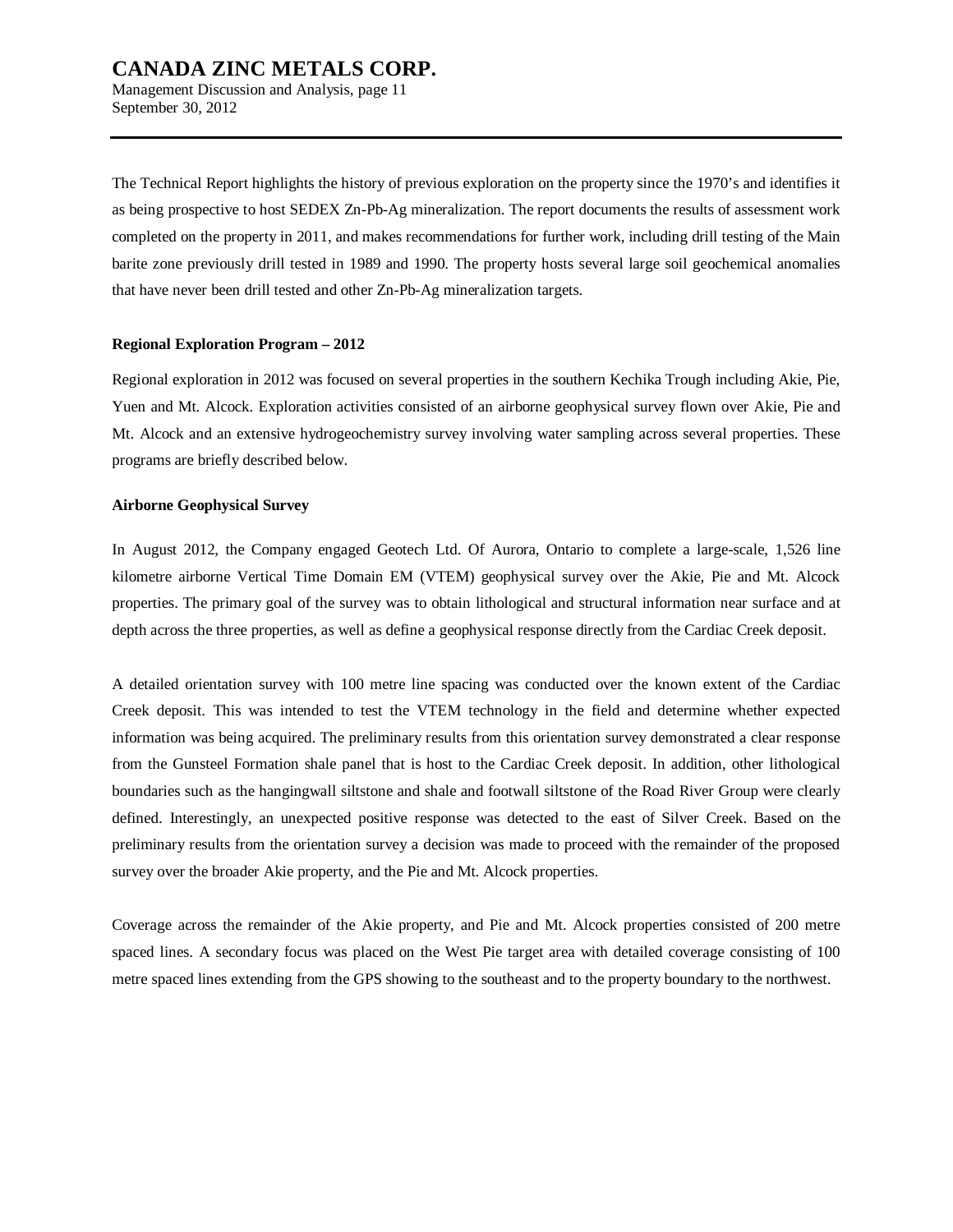Management Discussion and Analysis, page 12 September 30, 2012

The Company is in receipt of Geotech Ltd.'s final report on the recent 1,526 line kilometre airborne Vertical Time Domain EM (VTEM) geophysical survey flown over the Akie, Pie and Mt. Alcock properties. The report is currently under review however a preliminary examination of the geophysical data indicates a good correlation between the known geology and the geophysical response. A number of key geological units appear to have been defined by the survey, they include; the Gunsteel Formation shales hosting the Cardiac Creek deposit as well as the associated hanging wall and footwall Silurian Siltstones, the Gunsteel Formation shales across the central Pie property where the bulk of the historical drilling on the property has taken place; and the prospective, interpreted, Gunsteel Formation shales of the West Pie target area.

Condor Consulting Inc., recognized experts in the field of airborne electromagnetics has been retained to perform a detailed interpretation of the results. Their final report regarding the significance of the survey is pending. The Company expects the final results of this work sometime in December of 2012.

This is the first modern airborne geophysical survey undertaken on the Company's large land holdings. Prospecting, mapping, soil geochemistry and detailed geophysical ground surveys will be considered in 2013 for any anomalies generated by the 2012 VTEM surveys. The survey results on Mt. Alcock and Pie will also help confirm drill targets. Follow-up airborne VTEM survey infill lines may be warranted in 2013 for detail over any areas identified by the 2012 exploration program as having significant potential for sulphides.

#### **Hydrogeochemistry**

Following up on the results of the 2011 baseline hydrogeochemistry, over 100 water samples were collected from primary and secondary drainages on the Akie, Pie, Yuen, and Mt. Alcock properties. Based on the initial field observations of turbidity, several areas returned highly anomalous levels of sulphate. These include the northern area of Central Pie, West Pie and Mt. Alcock. An additional sample was taken downstream of the GPS showing confirming its anomalous nature. Interestingly, certain drainages underlain by rocks of the Road River Group, generally thought to be non-prospective, returned anomalous values on the Pie, Mt. Alcock and Yuen properties. These areas will need to be investigated further in order to determine a possible source. The field observations are at this point preliminary results and will be confirmed by the analytical results at a future date, upon which final interpretations will be made. Based on the final interpretation, future sampling will focus on tertiary drainages in order to pinpoint the source of the sulphate anomalies and the presence of possible SEDEX style mineralization.

#### **Drill Core Review**

In addition to the water sampling program, a review of the 2006 Pie drill core was undertaken. The 2006 Pie drill program was conducted by Ecstall Mining, and focused on the Central Pie area, immediately west of the main showing and along strike to the southeast near the southern property boundary. The review was intended to confirm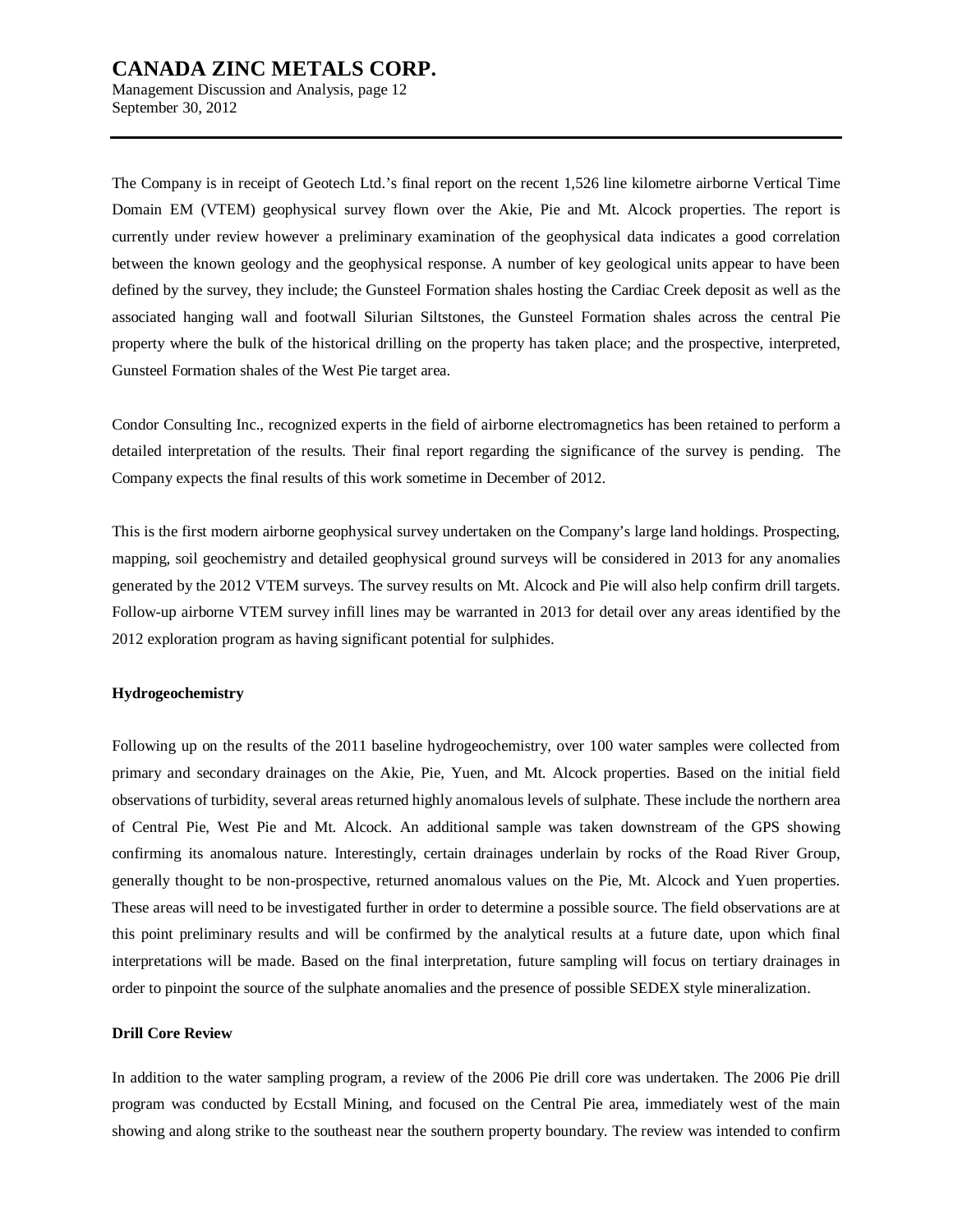the style and character of mineralization previously observed and to obtain a better understanding of the lithologies present within the Central Pie. This information will be used to guide future exploration drill holes on the Central Pie target area.

#### **Regional Exploration Program – 2011**

Regional exploration in 2011 was focused on specific properties including Akie, Pie and Mt. Alcock. Exploration activities included mapping, prospecting, soil and rock sampling and review of historical data and drill core. The results from this program are summarized briefly below.

#### **Pie & Mt. Alcock Exploration**

The Pie and the Mt. Alcock properties were primary targets of the 2011 regional exploration program conducted on the Kechika group of properties. Work focused on the prospective black shales of West Pie; the nickel-in-rock anomalies of East Pie; and evaluation of the historical work conducted on the Mt. Alcock property.

Mapping of the western side of the Pie property defined a significant panel of interpreted Gunsteel Formation shale encompassing 8 kilometers of strike length. A comprehensive 14.9 line kilometer soil sampling program was completed across this panel, with a total of 317 samples taken at 50 metre spaced intervals, along 400 metre spaced lines. The results of this survey identified a semi-continuous zinc anomaly situated along the important Gunsteel Formation – Road River Group contact, with values reaching 991 ppm. In addition, nodular barite occurrences have been discovered within this panel, indicating the presence of exhalative activity in the area.

Channel sampling was completed on these occurrences. Results returned nominal zinc values though locally they reached 2,200 ppm. It is important to note that the interpreted Gunsteel Formation shale present at the West Pie property, which also host the GPS bedded barite showing, are situated directly along strike from the Cirque deposit. Additional prospecting, mapping and select soil sampling have been carried out in the vicinity of the nickel-in-rock anomalies of East Pie in an attempt to discover the source of these anomalies.

Work on the Mt. Alcock property included a property-scale silt sampling program designed to provide geochemical information from key drainages. A soil geochemistry survey provided infill and extension soil sampling with a total of 259 samples taken at 50m spaced intervals, along 400 metres spaced lines. An evaluation of the historical drill core for due diligence purposes was also undertaken. An effort was made to preserve the remaining historical drill core from further deterioration. Historical drilling on the Mt. Alcock property has yielded a historic drill intercept of 8.8 metres grading 9.3% Zn+Pb and 1.2 oz per ton silver in drill hole 89-3.

The results of the soil sampling program effectively linked previously known soil anomalies between the two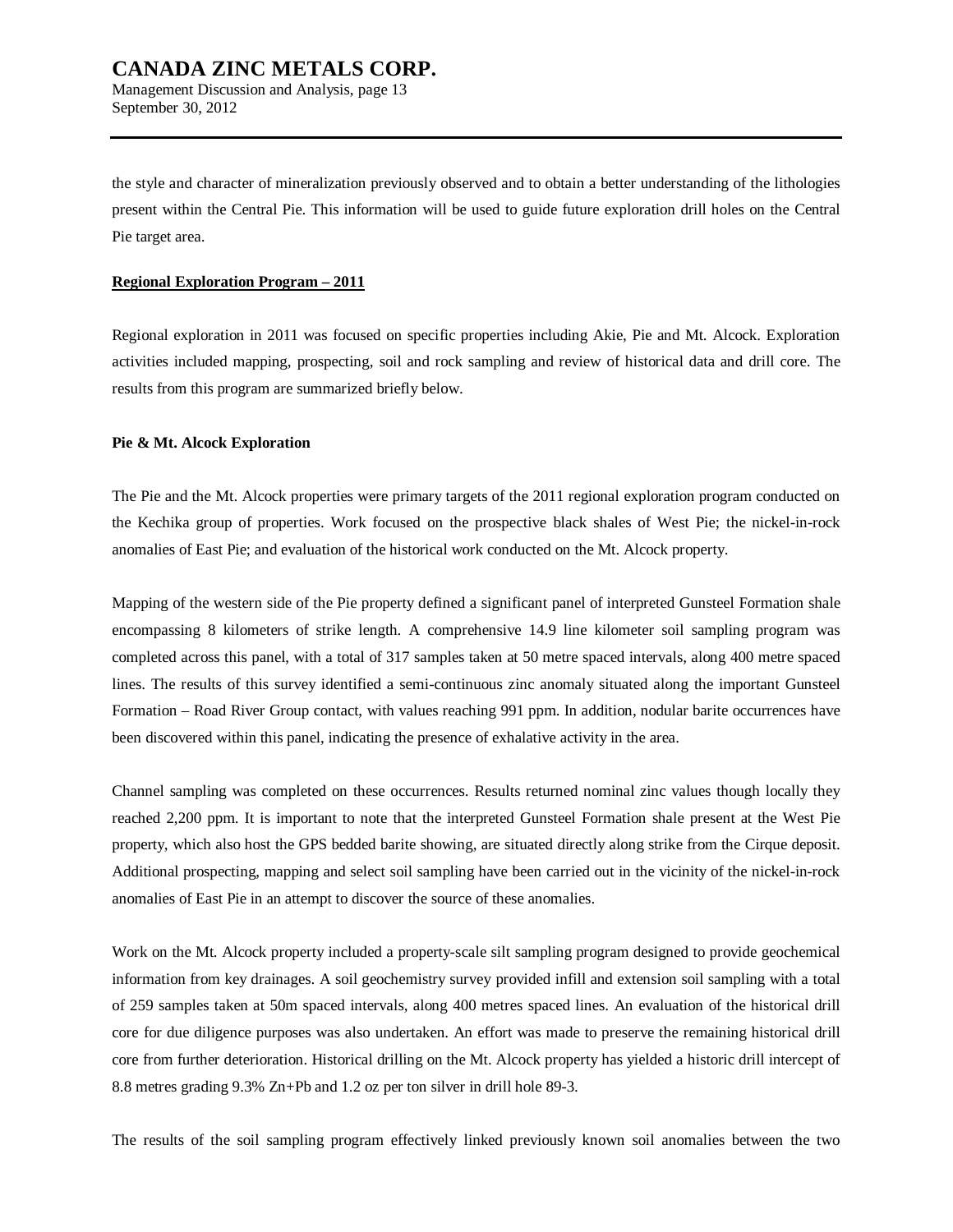historical soil sampling grids along the eastern edges of the property. The silt sampling program returned highly anomalous zinc values in excess of 1,500 ppm across the central and southeastern edges of the property while nominal silt values were obtained from the northwestern edge of the property. Future exploration efforts will focus on the underexplored central area of the property as well as expanding the soil coverage across the prospective eastern panel of Gunsteel shale.

## **Hydrogeochemistry**

Late in the 2011 exploration season a small orientation water geochemistry survey was completed on the Pie and Akie properties with the purpose of testing for increased levels of sulphate in the water column downstream from known mineral occurrences. The Cardiac Creek (Akie), GPS (Akie) and Barite Breccia (Pie) showings were all tested. These occurrences returned elevated to highly anomalous levels of sulphate indicating that this method can be used as an effective regional exploration tool. Based on the results of the orientation survey an extensive sampling program was planned and executed for the 2012 exploration seasons.

|  | Summary of exploration expenditures incurred on various properties: |  |  |  |  |  |
|--|---------------------------------------------------------------------|--|--|--|--|--|
|--|---------------------------------------------------------------------|--|--|--|--|--|

|                              | <b>Akie Property</b> |               | <b>Kechika Regional</b> |               | <b>Total</b> |
|------------------------------|----------------------|---------------|-------------------------|---------------|--------------|
| <b>Acquisition Costs:</b>    |                      |               |                         |               |              |
| Balance, July 1, 2011        | \$<br>24, 175, 329   | $\mathcal{S}$ | 328,780                 | -S            | 24,504,109   |
| <b>Additions</b>             |                      |               | 1,563                   |               | 1,563        |
| Balance, June 30, 2012       | 24, 175, 329         |               | 330,343                 |               | 24,505,672   |
| <b>Additions</b>             |                      |               | 91                      |               | 91           |
| Balance, September 30, 2012  | \$<br>24,175,329     | \$            | 330,434                 | \$            | 24,505,763   |
|                              |                      |               |                         |               |              |
| Deferred exploration costs:  |                      |               |                         |               |              |
| Balance, July 1, 2011        | \$<br>30,652,160     | \$            | 2,539,748               | <sup>\$</sup> | 33,191,908   |
| Surface drilling program:    |                      |               |                         |               |              |
| Camp equipment, amortization | 70,517               |               |                         |               | 70,517       |
| Camp operating               | 78,207               |               | 59,217                  |               | 137,424      |
| Drilling                     | 1,624,839            |               | 169,309                 |               | 1,794,148    |
| Geology                      | 198,476              |               | 281,013                 |               | 479,489      |
| Total surface drilling       | 1,972,039            |               | 509,539                 |               | 2,481,578    |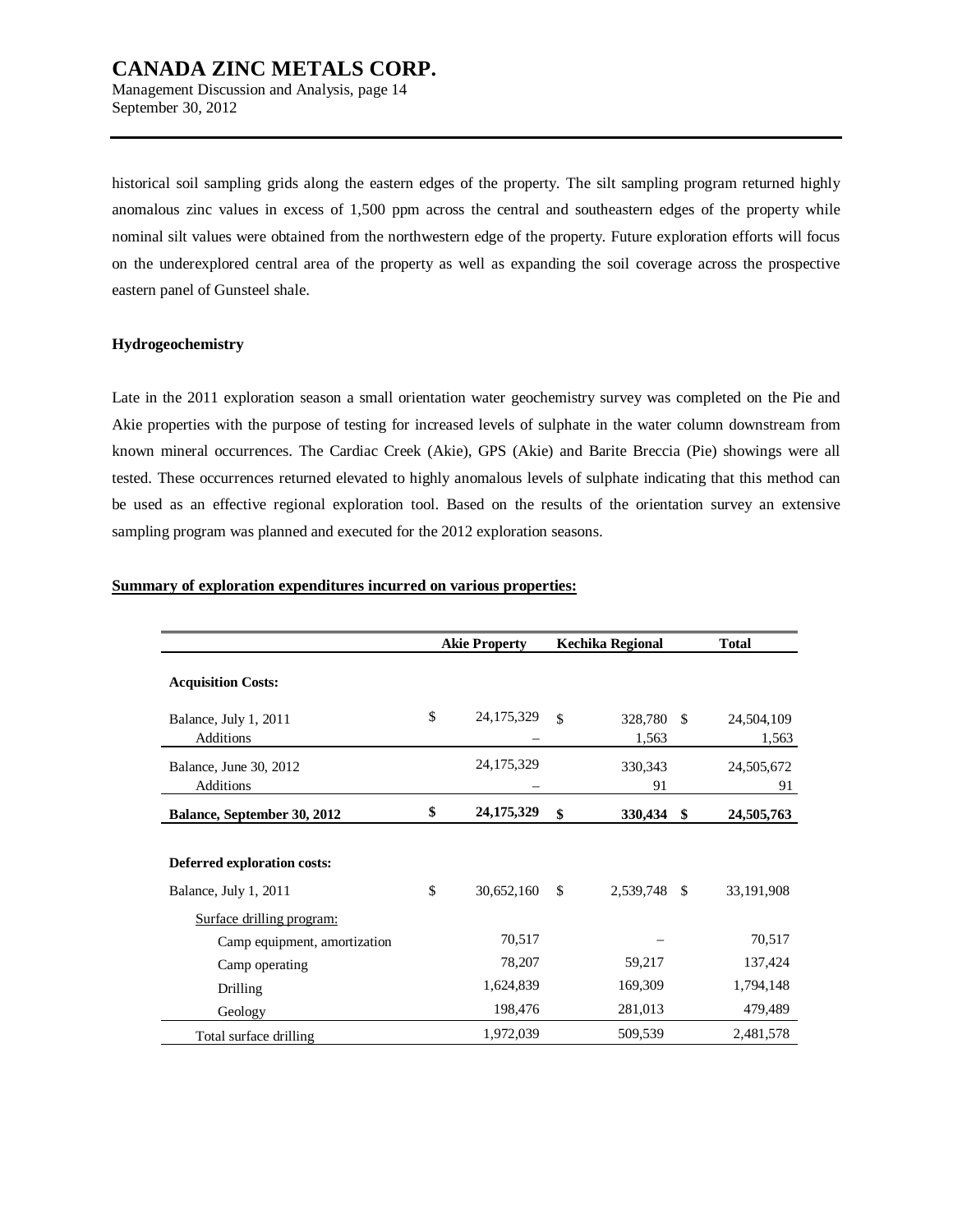Management Discussion and Analysis, page 15 September 30, 2012

|                               | Akie Property    | Kechika Regional | Total            |
|-------------------------------|------------------|------------------|------------------|
| Underground development:      |                  |                  |                  |
| Engineering                   | 187,777          |                  | 187,777          |
| Trail construction            | 1,705,263        |                  | 1,705,263        |
| Total underground development | 1.893.040        |                  | 1,893,040        |
| Geotechnical program          | 19,550           |                  | 19,550           |
| Community consultations       | 91,745           |                  | 91,745           |
| Environmental studies         | 340,589          |                  | 340,589          |
| Project assessment            | 32,224           |                  | 32,224           |
| Metallurgical analysis        | 6,854            |                  | 6,854            |
| Less:                         |                  |                  |                  |
| <b>METC</b>                   | (919, 250)       |                  | (919, 250)       |
| Balance, June 30, 2012        | 34,088,951       | 3,049,287        | 37,138,238       |
| Camp equipment, amortization  | 13,929           |                  | 13,929           |
| Camp operating                | 57,100           | 142,135          | 199,235          |
| Geology                       | 50,371           | 42,699           | 93,070           |
| Underground development       | 21,849           |                  | 21,849           |
| Community consultations       | 100,000          |                  | 100,000          |
| <b>Environmental</b> studies  | 114,317          |                  | 114,317          |
| Airborne survey               | 72,529           | 170,321          | 242,850          |
| Balance, September 30, 2012   | 34,519,046       | 3,404,442        | 37,923,488       |
|                               |                  |                  |                  |
| Total June 30, 2011           | \$<br>54,827,489 | \$<br>3,404,442  | \$<br>57,696,017 |
| Total June 30, 2012           | \$<br>58,264,280 | \$<br>3,379,630  | \$<br>61,643,910 |
| Total September 30, 2012      | \$<br>58,694,375 | \$<br>3,734,876  | \$<br>62,429,251 |

## **Summary of exploration expenditures (cont'd):**

## **1.3 Selected Annual Information**

The following is a summary of certain financial information concerning the Company for each of the last three most recently completed financial years. Fiscal 2011 financial results have been restated to IFRS. Please refer to Note 19 in the audited consolidated financial statements for the year ended June 30, 2012.

|                               |                    |    | Years ended |    |             |
|-------------------------------|--------------------|----|-------------|----|-------------|
|                               | 2012               |    | 2011        |    | 2010        |
|                               | (IFRS)             |    | (IFRS)      |    | (IFRS)      |
|                               |                    |    |             |    |             |
| Interest and other income     | \$<br>241,234      | S  | 249,033     | \$ | 36,036      |
| Net Loss                      | \$<br>(1,590,656)  | \$ | (3,064,185) | \$ | (4,467,595) |
| Loss per share                | $(\$0.01)$         |    | (S0.03)     |    | $(\$0.05)$  |
| Total assets                  | \$<br>78, 271, 595 | S  | 81,527,157  | \$ | 63,441,750  |
| Total long term liabilities   | \$<br>1,466,000    | \$ | 1,413,000   | \$ | 937,000     |
| Cash dividends declared per   |                    |    |             |    |             |
| share for each class of share | \$<br>Nil          | \$ | Nil         | ¢  | Nil         |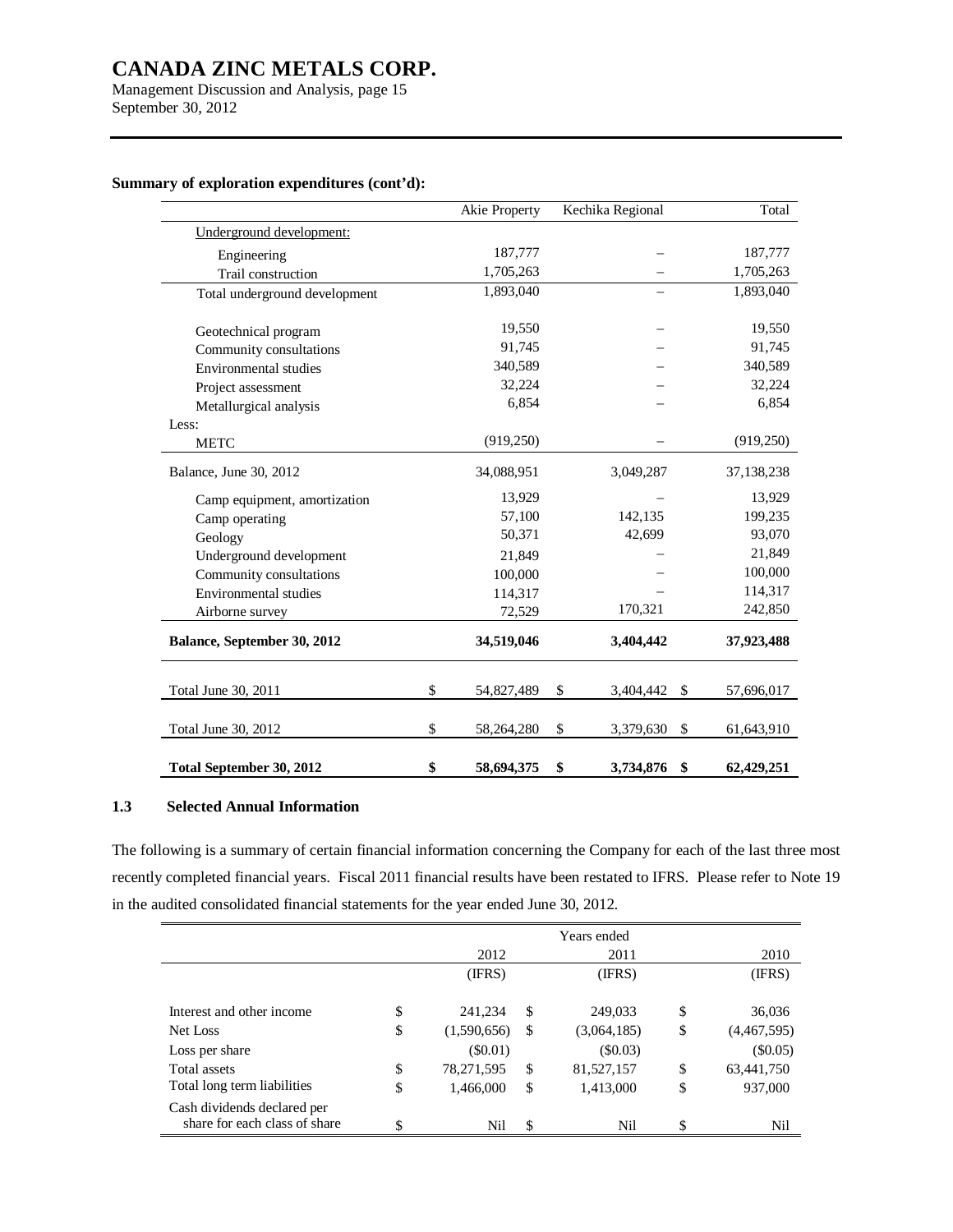Management Discussion and Analysis, page 16 September 30, 2012

## **1.4 Results of Operations**

The following is a discussion of the financial condition, changes in financial condition and results of operations of the Company for the three months ended September 30, 2012 and 2011. The financial results for the prior periods have been restated to IFRS. Please refer to Note 16 in the condensed consolidated interim financial statements for the period ended September 30, 2012.

During the three months ended September 30, 2012, the Company reported a loss before comprehensive loss of \$364,498 or \$0.00 per share compared to a loss before comprehensive loss of \$275,241 or \$0.00 per share in fiscal 2011, an increase in loss of \$89,257. The increase in loss was primarily a result of deferred income tax recovery of \$127,305 recorded in September 2011 when the Company incurred all the required exploration expenditures with respect to the 2011 flow-through financing and derecognised the flow-through premium liability.

The table below details certain non-cash transactions that for the purposes of this discussion have been excluded from the reported net loss to produce an adjusted net loss that forms a better basis for comparing and assessing the Company's period-over-period operating results and requirements.

|                                                       | Three months ended September 30, |            |    |            |  |  |
|-------------------------------------------------------|----------------------------------|------------|----|------------|--|--|
|                                                       |                                  | 2012       |    | 2011       |  |  |
|                                                       |                                  | (IFRS)     |    | (IFRS)     |  |  |
| Net comprehensive loss for the period                 | \$                               | (288, 126) | \$ | (365, 681) |  |  |
| Adjustment for change in FMV of marketable securities |                                  | (76, 372)  |    | 90,440     |  |  |
| Net loss before comprehensive loss                    |                                  | (364, 498) |    | (275, 241) |  |  |
| Deferred income tax recovery                          |                                  |            |    | (127, 305) |  |  |
| Net loss before income taxes                          |                                  | (364, 498) |    | (402, 546) |  |  |
| Depreciation                                          |                                  | 1,260      |    | 1,036      |  |  |
| Share-based compensation expense                      |                                  | 16.619     |    | 59,686     |  |  |
| Loss on sale of marketable securities                 |                                  | 1,992      |    | 73,727     |  |  |
| Adjusted net loss for the MD&A discussions (1)        |                                  | (344.627)  |    | (268.097)  |  |  |

(1) Adjusted net loss for the period is not a term recognized under IFRS.

#### Interest income

Total interest income for the three months ended September 30, 2012 was \$47,989 compared to \$68,054 in the same period last year. The decrease in interest income was attributable to lower balances of the short-term investments.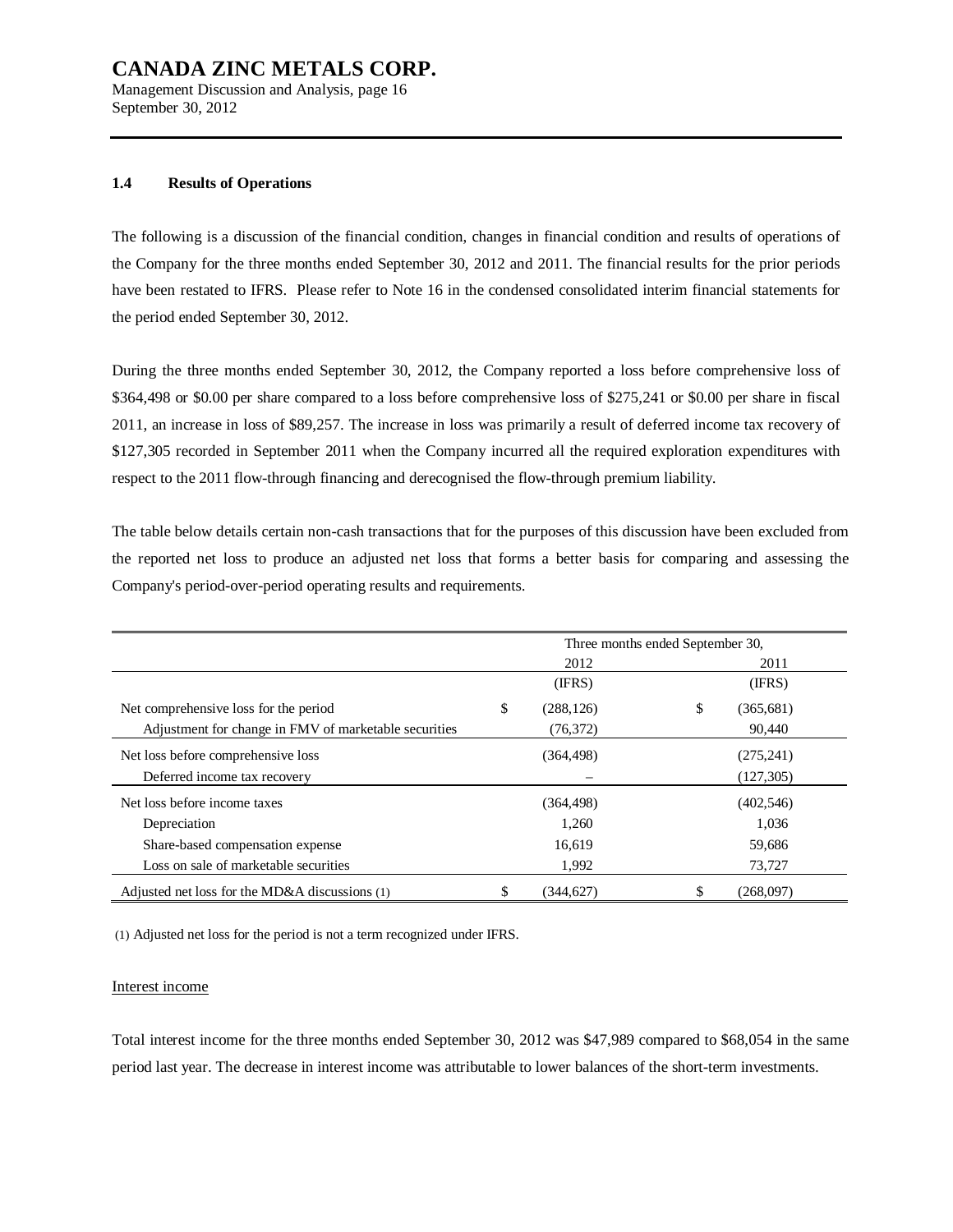Management Discussion and Analysis, page 17 September 30, 2012

#### General and administration expenses

Total general and administration expenses increased by \$13,622 due to increases in depreciation expense of \$224, bank charges of \$511, investor relations fees of \$30,740, office and miscellaneous of \$8,079, professional fees of \$12,449 and wages and benefits of \$11,194, offset by decreases in share-based compensation expense of \$43,067, transfer agent fees of \$161 and travel and promotions of \$6,347.

The increase in investor relations fees resulted from an increased number of investor relations initiatives including various investor presentations.

The increase in professional fees resulted from an increase in legal fees of \$3,389 due to services related to consultations with the First Nations communities, and an increase in audit fees of \$9,060, which were incurred in connection with the June 30, 2012 year-end audit, the first year audit after the Company adopted IFRS.

The Company recognizes compensation expense for all stock options granted, using the fair value based method of accounting and any cash paid on the exercise of stock options is added to the stated value of common shares. During the three months ended September 30, 2012, the Company recorded stock-based compensation expense of \$16,619 (2011 - \$59,686) on the vested portion of stock options granted to directors, officers and consultants of the Company. The recorded share-based compensation expense was significantly lower as there were less options vested and no new stock options granted during the period.

## **1.5 Summary of Quarterly Results**

The following is a summary of certain consolidated financial information concerning the Company for each of the last eight reported quarters:

| Quarter ended      | Interest Income |    | Net Earnings<br>(Loss) before<br>comprehensive loss | Earnings (Loss) per<br>share |        |
|--------------------|-----------------|----|-----------------------------------------------------|------------------------------|--------|
| September 30, 2012 | \$<br>47,989    | \$ | (364, 498)                                          | \$                           | (0.00) |
| June 30, 2012      | 54,178          |    | (773, 266)                                          |                              | (0.01) |
| March 31, 2012     | 46,972          |    | (281,615)                                           |                              | (0.00) |
| December 31, 2011  | 72,030          |    | (260, 534)                                          |                              | (0.00) |
| September 30, 2011 | 68,054          |    | (275, 241)                                          |                              | (0.00) |
| June 30, 2011      | 75,801          |    | (1,413,896)                                         |                              | (0.01) |
| March 31, 2011     | 66,892          |    | (834, 619)                                          |                              | (0.01) |
| December 31, 2010  | 36,515          |    | (1,228,148)                                         |                              | (0.01) |

The financial results for the prior periods have been restated to IFRS.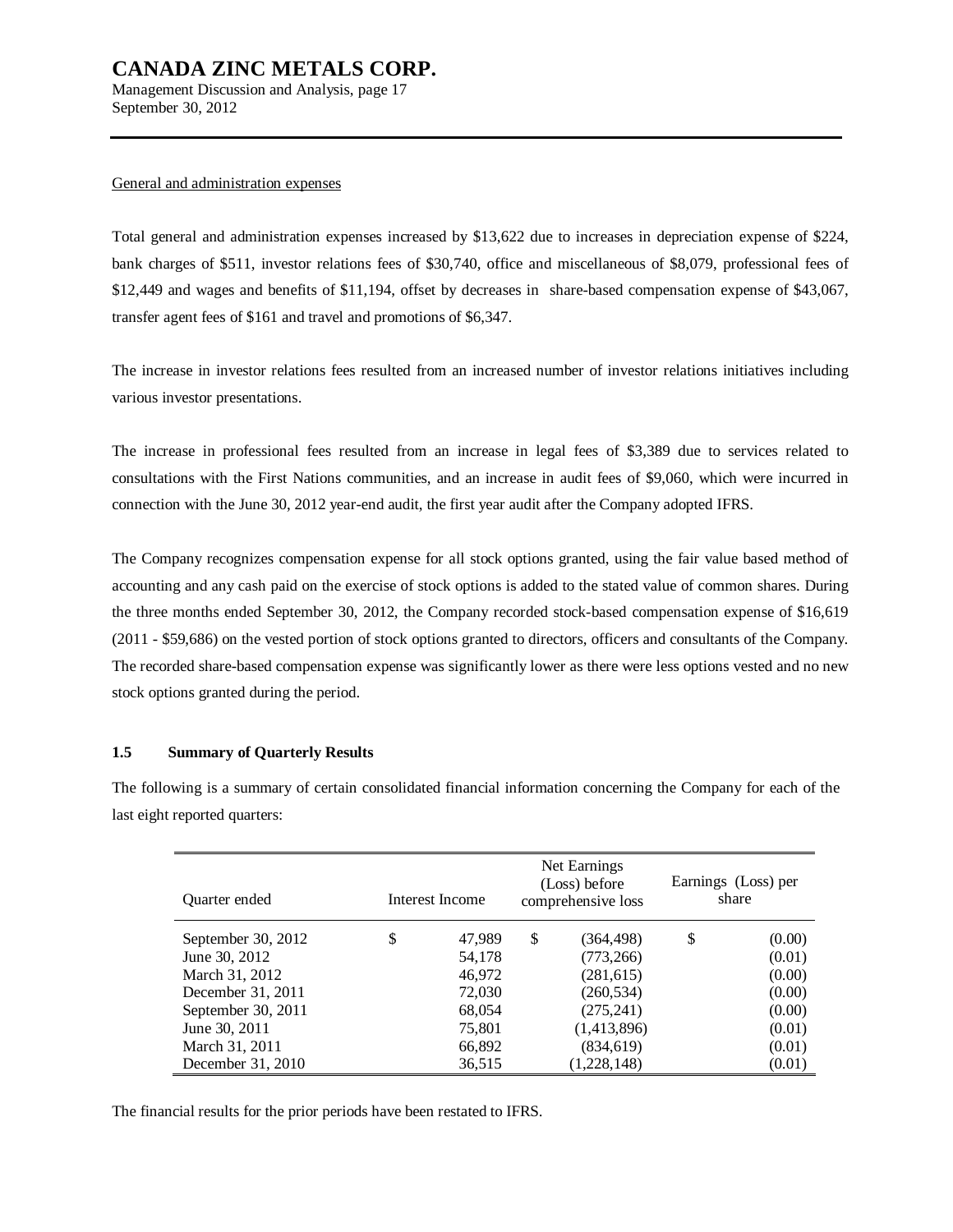Management Discussion and Analysis, page 18 September 30, 2012

The significant changes in loss for the quarter ended:

- a) June 30, 2012 was due to a loss on non-recoverable exploration advances of \$93,072, deferred income tax expense of \$53,000, travel expenses of \$113,763 and professional fees of \$57,306 that primarily consisted of accrued audit fees for fiscal 2012;
- b) June 30, 2011 was due to stock-based compensation expense of \$95,280, business development consulting fees of \$188,544, investor relations fees of \$149,433 and bonuses of \$74,613;
- c) March 31, 2011 was due to stock-based compensation expense of \$152,272 recorded on the 150,000 stock options granted to a consultant of the Company during the period and the vested portion of other stock options granted during the prior periods, business development consulting fees of \$136,729 and bonuses of \$360,000;
- d) December 31, 2010 was due to stock-based compensation expense of \$696,382 recorded on 1,870,000 stock options granted during the period and business development consulting fees of \$366,494.

## **1.6/1.7 Liquidity and Capital Resources**

The Company reported working capital of \$14,338,298 at September 30, 2012 compared to working capital of \$15,607,005 at June 30, 2012, representing a decrease in working capital of \$1,268,707. The decrease in working capital was primarily due to exploration and evaluation expenditures of \$620,913 during the period. The Company also spent \$159,490 of its cash for renovation of bridges leading to and allowing access to the Akie Property.

Net cash decreased by \$1,387,358 from \$13,905,702 at June 30, 2012 to \$12,518,345.

During the three months ended September 30, 2012, the Company utilized its cash and cash equivalents as follows:

- (a ) \$451,565 was used in operating activities, consisting primarily of general and administrative expenditures and change in non-cash items;
- (b ) \$620,911 was used for deferred exploration of resource properties, \$132,577 was used for camp upgrades and acquisition of equipment;
- (c ) \$127,316 was used for the purchase of marketable securities and \$39,483 was generated on the sale of marketable securities;
- (d ) \$131,963 was used for the purchase of 355,000 common shares of the Company at a weighted average price of \$0.37 per share under the Normal Course Issuer Bid ("NCIB"), which commenced on July 31, 2009 and was subsequently extended in August 2010, 2011 and 2012; and
- (e ) \$37,500 was received from exercise of 150,000 share options at a price of \$0.25.

The Company is engaging in a NCIB because it believes that the market price of its common shares at times does not properly reflect the underlying value of the Company. The purpose of the bid is to reduce dilution of the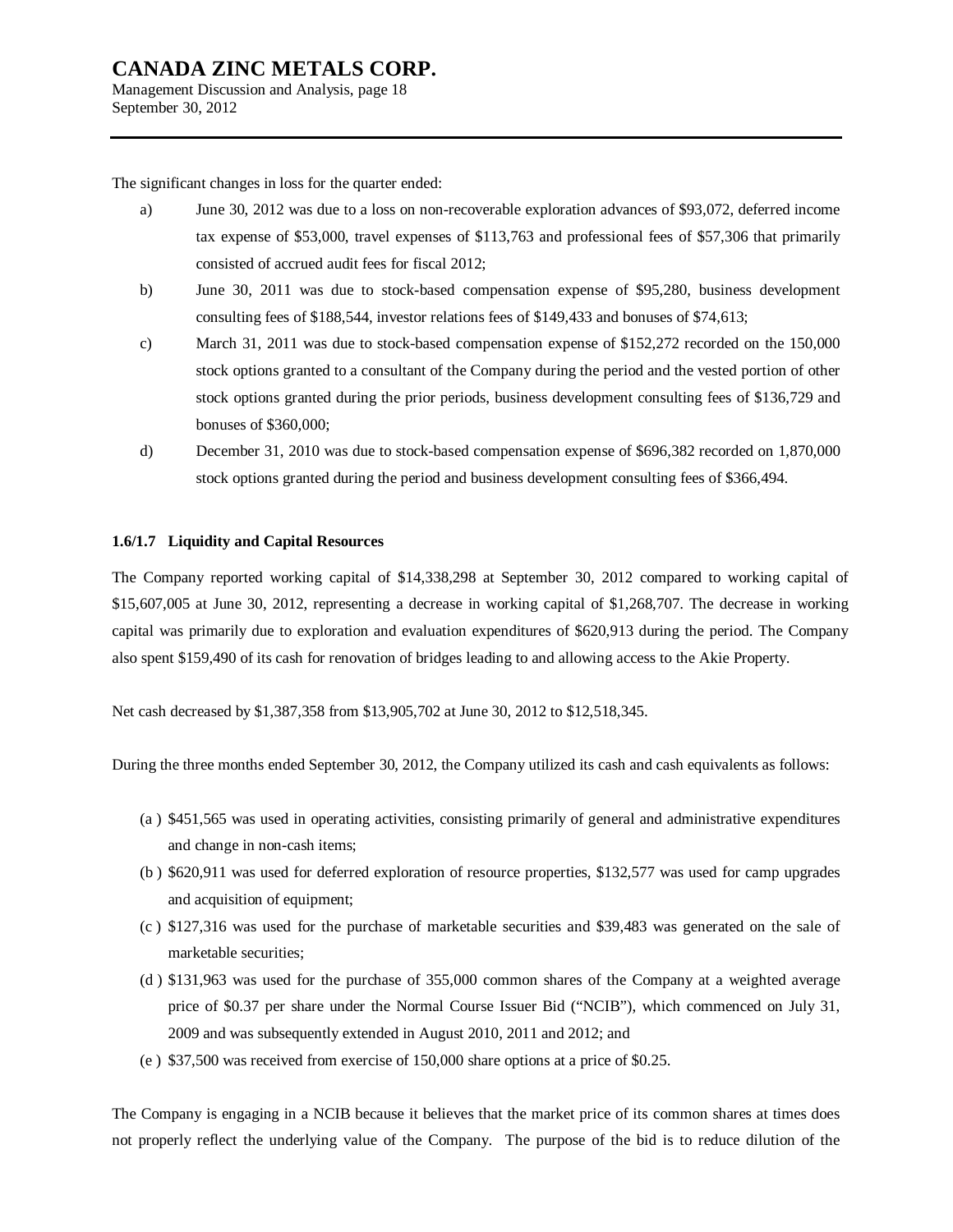Management Discussion and Analysis, page 19 September 30, 2012

Company's shares and to enhance the potential future value of the common shares which remain outstanding, thus increasing long term shareholder value. Purchases connected with this bid will be conducted through Canaccord Genuity Corp.'s offices in Vancouver. The Company will pay the market price of the common shares at the time of acquisition and will not purchase more than 2% of the total issued and outstanding common shares within any 30 day period.

Current assets excluding cash as at September 30, 2012 include receivables of \$231,439, which consisted of HST recoverable of \$146,317 and interest receivable on short-term investments of \$85,122, METC recoverable accrued for fiscal 2012 of \$556,085, prepaid expenses of \$7,283 and marketable securities with a fair market value of \$1,416,163. Current assets excluding cash as at June 30, 2012 include receivables of \$123,368, which consisted of HST recoverable of \$79,955 and interest receivable on short-term investments of \$43,413, METC recoverable accrued for fiscal 2012 of \$556,085, prepaid expenses of \$9,800 and marketable securities with a fair market value of \$1,253,950.

Current liabilities as at September 30, 2012 consisted of trade payables and accrued liabilities of \$375,559 and amounts due to related parties of \$15,458. Current liabilities as at June 30, 2012 consisted of trade payables and accrued liabilities of \$235,085 and amounts due to related parties of \$6,815.

The other sources of funds potentially available to the Company are through the exercise of outstanding stock options. See Item 1.15 – Other Requirements – Summary of Outstanding Share Data. There can be no assurance, whatsoever, that any or all of these outstanding exercisable securities will be exercised.

The Company has and may continue to have capital requirements in excess of its currently available resources. In the event the Company's plans change, its assumptions change or prove inaccurate, or its capital resources in addition to projected cash flow, if any, prove to be insufficient to fund its future operations, the Company may be required to seek additional financing. Although the Company has been successful in raising the above funds, there can be no assurance that the Company will have sufficient financing to meet its future capital requirements or that additional financing will be available on terms acceptable to the Company in the future.

The Company's overall success will be affected by its current or future business activities. The Company is currently in the process of acquiring and exploring its interests in resource properties and has not yet determined whether these properties contain mineral deposits that are economically recoverable. The continued operations of the Company and the recoverability of expenditures incurred in these resource properties are dependent upon the existence of economically recoverable reserves, securing and maintaining title and beneficial interest in the properties, obtaining necessary financing to explore and develop the properties, and upon future profitable production or proceeds from disposition of the resource properties.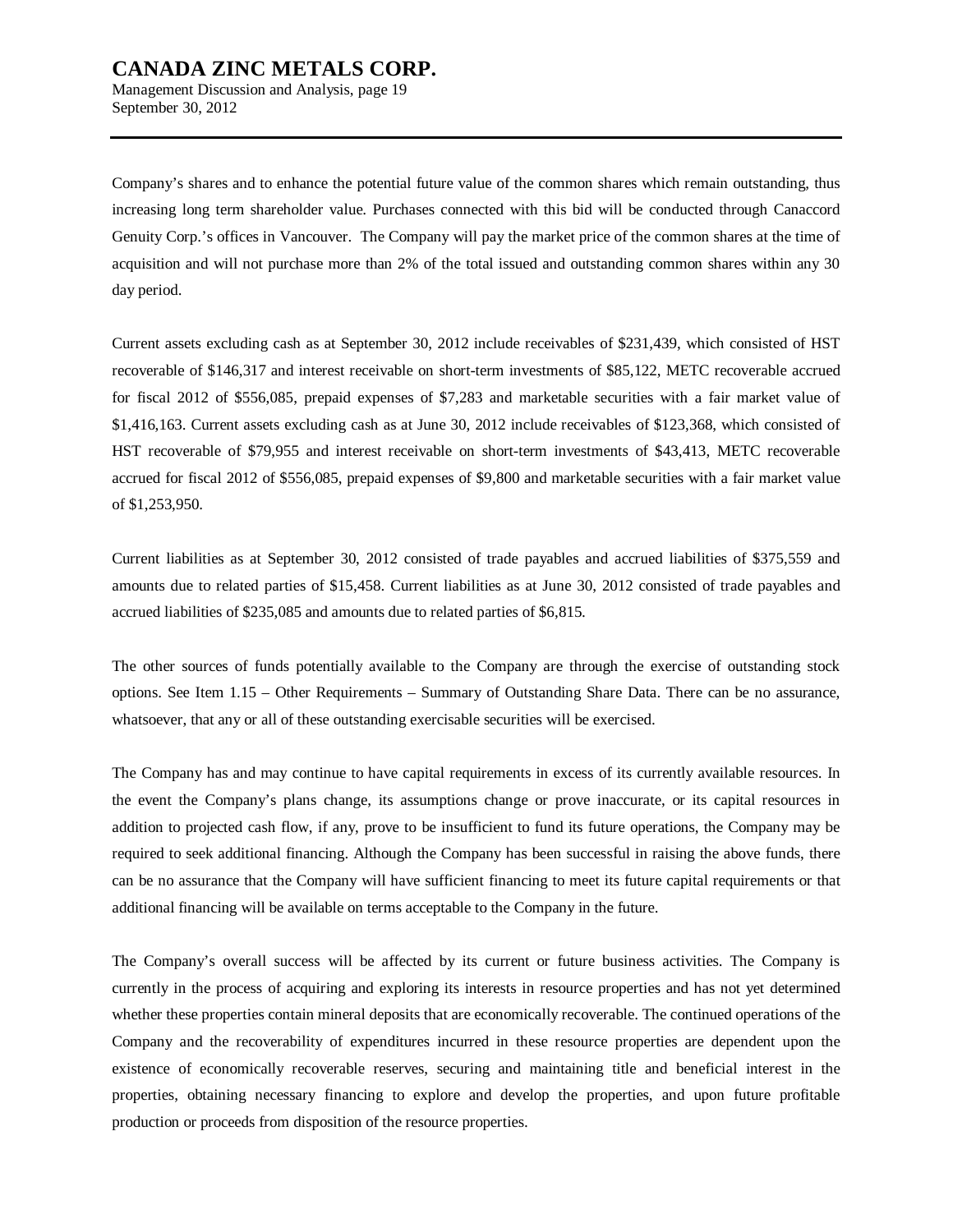The Company is exposed in varying degrees to a variety of financial instrument related risks.

#### *Credit Risk*

Credit risk is the risk that one party to a financial instrument will fail to discharge an obligation and cause the other party to incur a financial loss. The Company's primary exposure to credit risk is on its bank deposits of \$118,345 and GICs classified as cash equivalents of \$12,400,000. Currently, all GICs earn a fixed annual interest rate of 1.45% and are redeemable at any point of time.

As all bank accounts and GICs are held with a major bank in Canada, there is a concentration of credit risk with one bank in Canada. This risk is managed by using a major bank that is a high credit quality financial institution as determined by rating agencies.

The Company's secondary exposure to credit risk is on its receivables. This risk is minimal as receivables consist primarily of refundable government sales taxes, mining exploration tax credits and interest accrued on the GIC investments.

#### *Liquidity Risk*

Liquidity risk arises through the excess of financial obligations over available financial assets due at any point in time. The Company's objective in managing liquidity risk is to maintain sufficient readily available reserves in order to meet its liquidity requirements at any point in time. The Company achieves this by maintaining sufficient cash and cash equivalents. As at September 30, 2012, the Company was holding the total of \$12,518,345 in cash and cash equivalents to settle its current liabilities of \$391,017. Management believes that it has sufficient funds to meet its current obligations as they become due and to fund its exploration projects and administrative costs.

#### *Currency Risk*

The Company operates in Canada and is therefore not exposed to significant foreign exchange risk arising from transactions denominated in a foreign currency.

#### *Interest Rate Risk*

The Company is exposed to interest rate risk as its bank accounts earn interest income at variable rates. The Company mainly invests in fixed interest rate short-term investments that are considered to be low risk. As at September 30, 2012, all of the Company's GIC investments were earning fixed annual interest rates.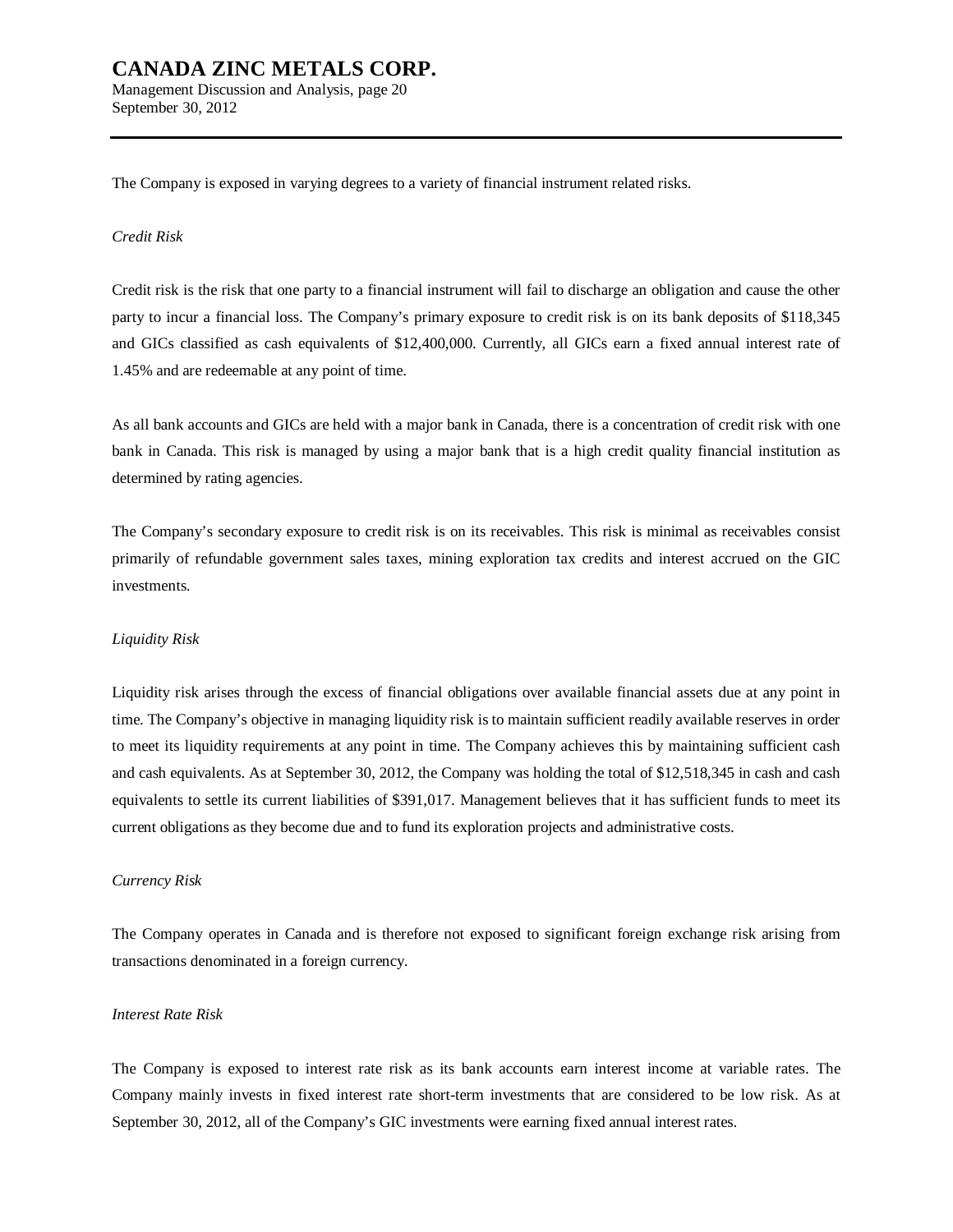Management Discussion and Analysis, page 21 September 30, 2012

## *Price risk*

The Company is exposed to price risk with respect to commodity and equity prices. Equity price risk is defined as the potential adverse impact on the Company's earnings due to movements in individual equity prices or general movements in the level of the stock market. Commodity price risk is defined as the potential adverse impact on earnings and economic value due to commodity price movements and volatilities. The Company closely monitors certain commodity prices, individual equity movements, and the stock market to determine the appropriate course of action to be taken by the Company.

The Company also maintains investments in certain marketable securities. There can be no assurance that the Company can exit these positions if required, resulting in proceeds approximating the carrying value of these securities.

## **1.8 Off-Balance Sheet Arrangements**

The Company does not utilize off-balance sheet arrangements.

## **1.9 Transactions with Related Parties**

The remuneration of directors and executive officers during the three months ended September 30, 2012 and 2011 were as follows:

| Three months ended September 30,        | 2012        |    | 2011    |
|-----------------------------------------|-------------|----|---------|
| Consulting fees (ii)                    | \$<br>3,750 | \$ | 3,750   |
| Directors fees (iv)                     | 12,500      |    | 12,500  |
| Exploration and evaluation expenditures |             |    |         |
| (geological consulting) (v)             | 35,004      |    | 33,336  |
| Management and administration (i)       | 88,500      |    | 88,500  |
| Share-based payments (vi)               | 14,321      |    | 47,335  |
| Total                                   | 154,075     | S  | 185,421 |

(i) On May 1, 2007, the Company entered into a management and administrative agreement with Varshney Capital Corp. ("VCC"), a company with two common directors, whereby the Company agreed to pay management and administrative fees of \$12,500 and \$5,000 per month, respectively. Effective July 1, 2011, the agreement was amended to increase the monthly management fee to \$24,500.

During the three months ended September 30, 2012, the Company paid  $$73,500$  (2011 –  $$73,500$ ) for management fees and \$15,000 (2011 – \$15,000) for administrative fees to VCC.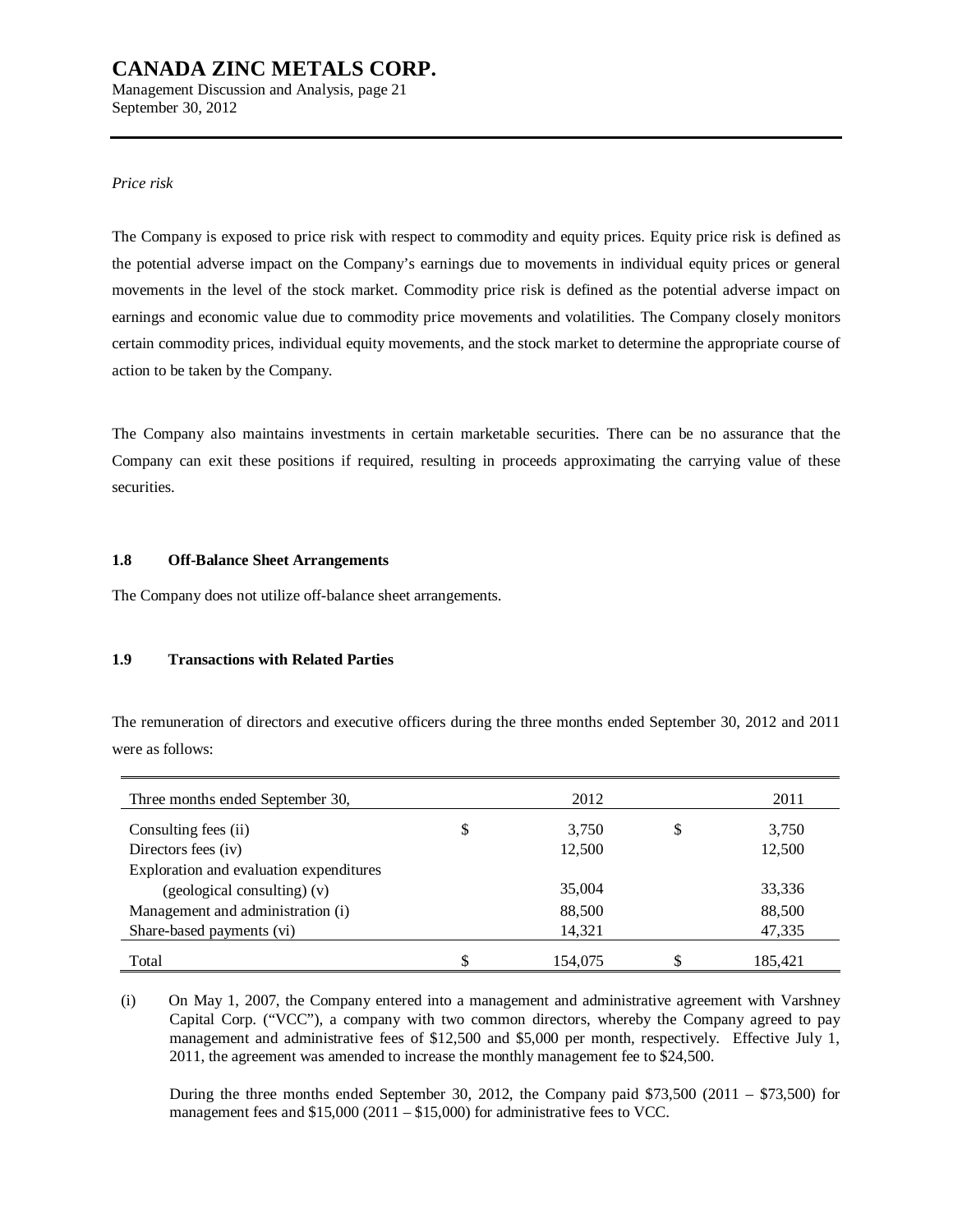## **CANADA ZINC METALS CORP.**  Management Discussion and Analysis, page 22

September 30, 2012

- (ii) The Company paid \$3,750 (2011 \$3,750) for consulting fees to a company controlled by a director;
- (iii) The Company paid \$12,500 (2011 \$12,500) in directors fees to five directors of the Company;
- (iv) The Company paid or accrued exploration and evaluation costs of \$35,004 (2011 \$33,336) to a company owned by an officer of the Company.
- (v) Share-based payments are the fair value of options that have been granted to directors and executive officers.

As at September 30, 2012, \$15,459 (June 30, 2012 - \$6,815; July 1, 2011 - \$Nil) was due to directors and officers of the Company for consulting fees and reimbursement of business expenses. The amounts were repaid subsequent to September 30, 2012.

## **1.10 Fourth Quarter and Subsequent Events**

During the fourth quarter ended June 30, 2012, the Company:

- (a ) received the METC refund of \$363,165 for its fiscal 2011 application;
- (b ) filed the following technical reports :
	- NI 43-101 compliant technical report entitled " Technical Report: Akie Zinc-Lead-Silver Project British Columbia, Canada", prepared by Robert C. Sim P.Geol. (BC), dated April 27, 2012;
	- NI 43-101 compliant technical report entitled "NI 43-101 Technical Report on the Pie Property", prepared by Tanya Strate, P.Geol., dated May 4, 2012; and
	- NI 43-101 compliant technical report entitled "NI 43-101 Technical Report on the Mt Alcock Property" prepared by Tanya Strate, P.Geol., dated May 31, 2012.

Subsequent to the period ended September 30, 2012, the Company announced a flow-through private placement of up to \$3,000,000 at a price of \$0.40 per unit. Each unit consists of one flow-through common share and one-half share purchase warrant of the Company. Each whole warrant will entitle the holder to purchase one additional common share at a price of \$0.60 for a period of 18 months from closing. A finder's fee of 4% will be paid in cash.

The proceeds are to be used for further exploration of the Akie SEDEX zinc-lead property and to explore the Kechika Regional project.

On November 28, 2012, the Company received the TSX Venture Exchange acceptance with respect to the closing of its non-brokered private placement.

Subsequent to the period ended September 30, 2012, the Company repurchased 306,500 of its common shares for a total consideration of \$115,261 at a weighted average price of \$0.38 per share under the NCIB.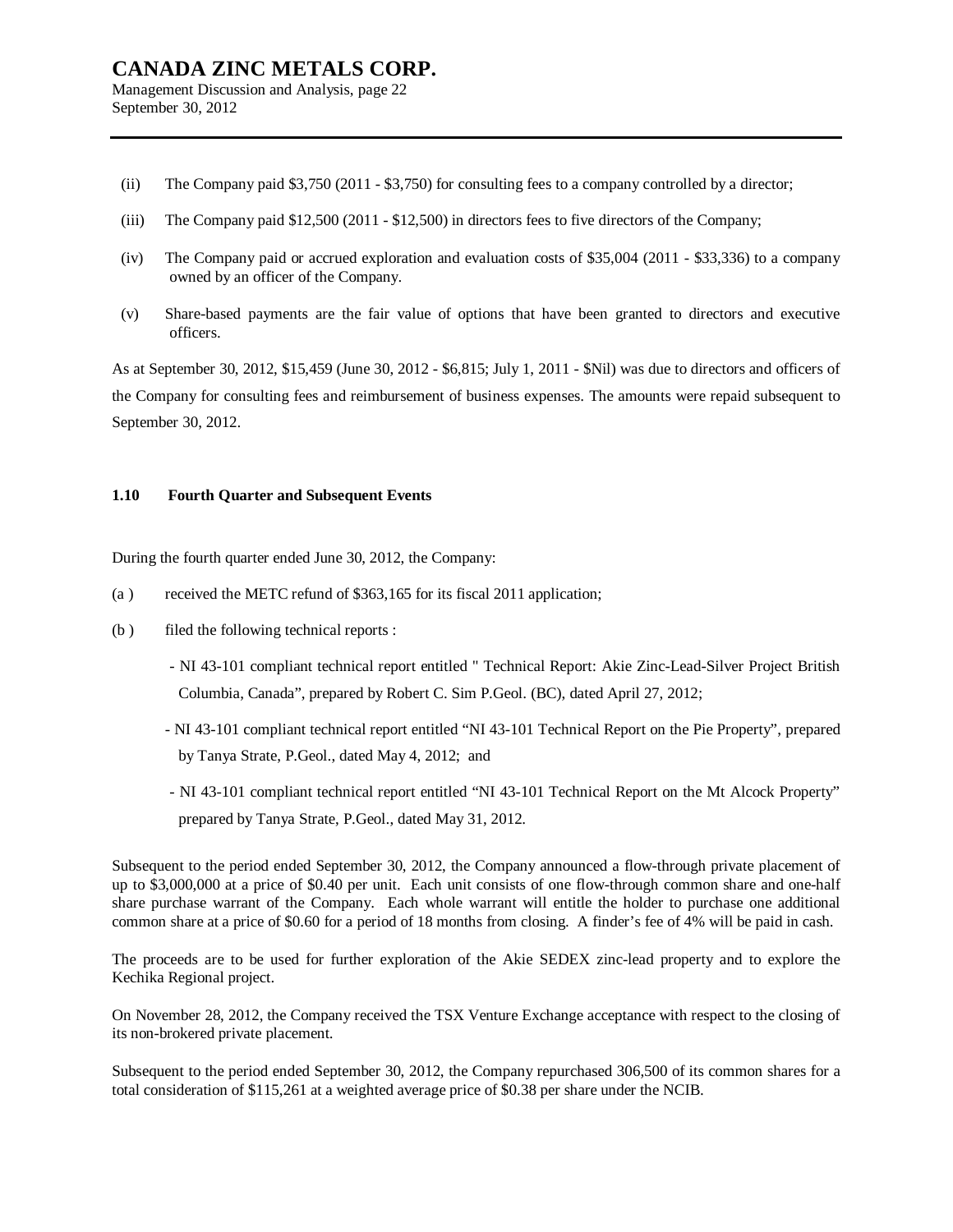Management Discussion and Analysis, page 23 September 30, 2012

#### **1.11 Proposed Transactions**

None.

## **1.12 Critical Accounting Estimates**

Not applicable to Venture Issuers.

## **1.13 Changes in Accounting Policies including Initial Adoption**

The financial information presented in this MD&A has been prepared in accordance with International Financial Reporting Standards. Our significant accounting policies are set out in Note 2 of the audited consolidated financial statements of the Company, as at and for the year ended June 30, 2012.

The standards and interpretations within IFRS are subject to change and accordingly, the new accounting policies that are relevant to the Company will be finalized when the annual IFRS financial statements are prepared for the year ending June 30, 2013. For further discussion of new standards and interpretations, please refer to Note 2 of the condensed consolidated interim financials statements for the three months ended September 30, 2012 and 2011.

## **1.14 Financial Instruments and Other Instruments**

The Company's financial instruments as at September 30, 2012 are as follows:

|                              | Loans $\&$<br>receivables |          | Available for<br>sale |           | Fair Value<br>through Profit<br>or Loss |            |    | Other financial<br>liabilities |
|------------------------------|---------------------------|----------|-----------------------|-----------|-----------------------------------------|------------|----|--------------------------------|
| <b>Financial assets</b>      |                           |          |                       |           |                                         |            |    |                                |
| Cash and cash equivalents    | \$                        | $\equiv$ | -\$                   |           | S                                       | 12,518,345 | -S |                                |
| Receivables                  |                           | 85,122   |                       |           |                                         |            |    |                                |
| Marketable securities        |                           |          |                       | 1,416,163 |                                         |            |    |                                |
| <b>Financial liabilities</b> |                           |          |                       |           |                                         |            |    |                                |
| Trade payables               |                           |          |                       |           |                                         |            |    | 375,559                        |
| Due to related parties       |                           |          |                       |           |                                         |            |    | 15,458                         |
|                              | \$                        | 85,122   |                       | 1,416,163 |                                         | 12,518,345 | \$ | 391,017                        |

Unless otherwise disclosed their carrying values approximate their fair values due to the short term nature of these instruments. Please also see Note 2 of the audited consolidated financial statements of the Company for the years ended June 30, 2012 and 2011.